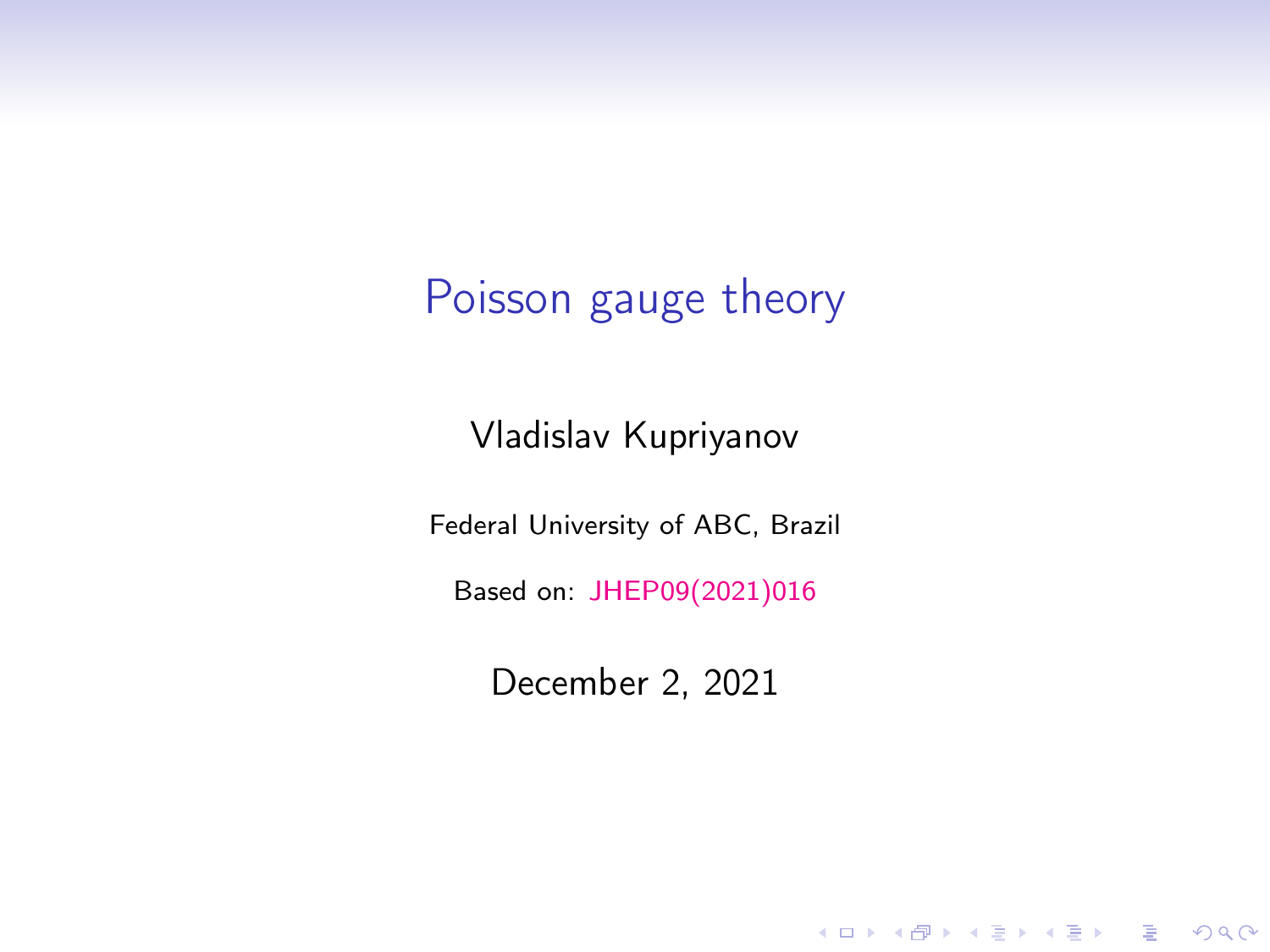# Outline of the talk:

- 1. The statement of the problem: NC gauge theories with a non-constant NC parameter  $\Theta^{ab}(x)$
- 2. Semi-classical limit and Poisson gauge algebra
- 3. Symplectic embeddings
- 4. Gauge covariant derivative
- 5. Poisson field strength and Bianchi identity
- 6. Explicit examples with linear Poisson structures
	- $su(2)$ -like structure
	- $\bullet$  κ-Minkowski
- 7. Maxwell-Poisson equations
- 8. Arbitrariness in construction and field redefinitions

**KORKA BRADE KORA** 

9. Conclusions and outlook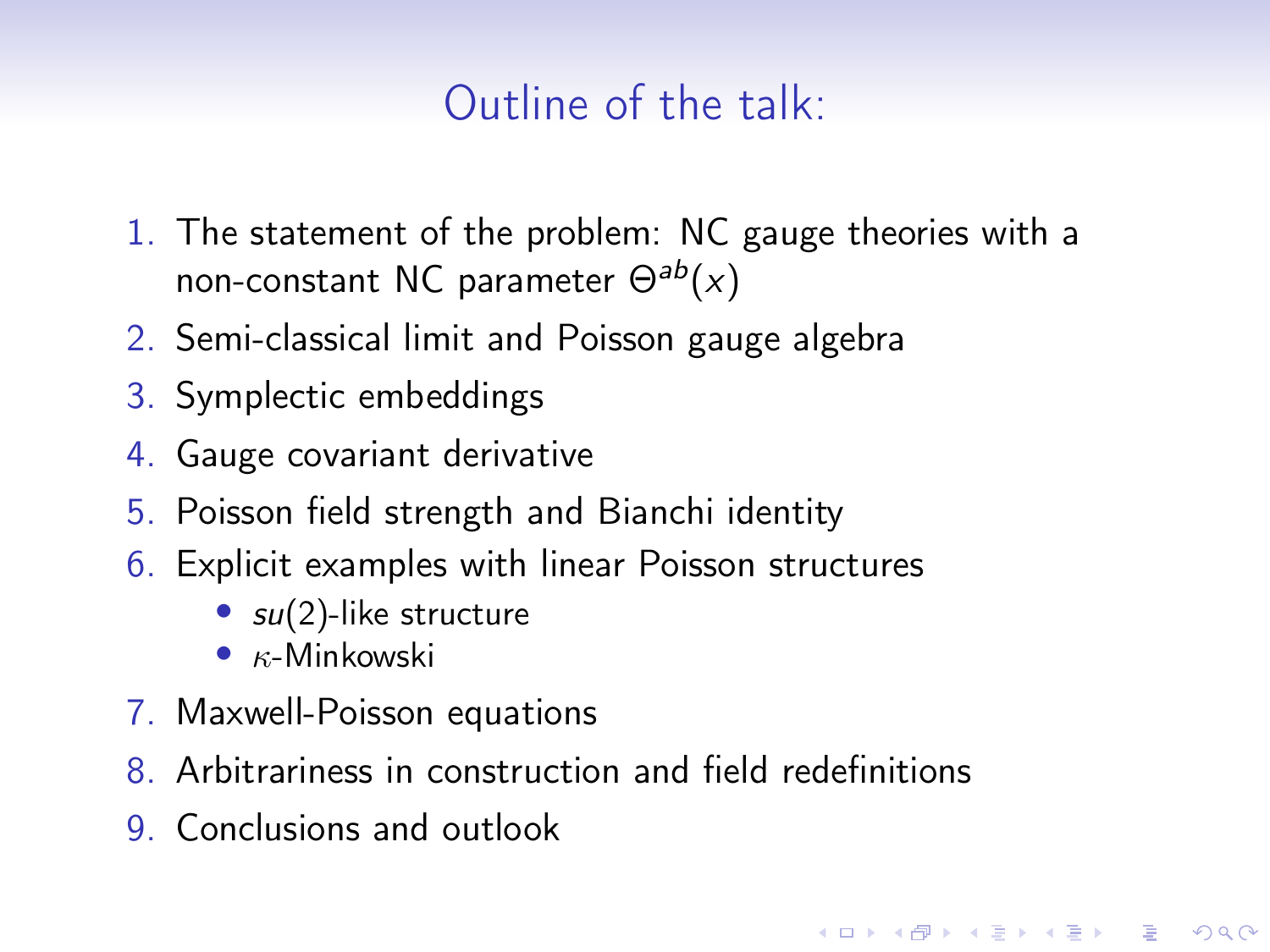## Gauge theories

<span id="page-2-0"></span>The  $U(1)$  gauge transformations of the gauge and matter fields are,

$$
A_a \to A'_a = A_a + \partial_a f , \qquad \psi(x) \to \psi'(x) = e^{if(x)} \psi(x) ,
$$

then the gauge covariant derivative,  $\mathcal{D}_a = \partial_a - iA_a$ , transforms as,

$$
\mathcal{D}'_a \psi' = (\partial_a - iA_a - i\partial_a f) \left[ e^{if(x)} \psi(x) \right]
$$
  
=  $e^{if(x)} (\partial_a - iA_a) \psi(x) + i\partial_a f e^{if(x)} \psi(x) - i\partial_a f e^{if(x)} \psi(x)$   
=  $e^{if} \mathcal{D}_a \psi$ .

The field strength is defined by,

$$
[\mathcal{D}_a,\mathcal{D}_b]=-i(\partial_a A_b-\partial_b A_a):=-iF_{ab}.
$$

Jacoby identity,  $[\mathcal{D}_a, [\mathcal{D}_b, \mathcal{D}_c]] + \text{cycl.} = 0$ , implies Bianchi identity for the field strength,  $\partial_{a}F_{ab}$  + cycl. = 0. The field equations are,

**KORKAR KERKER DRA** 

$$
\partial_a F^{ab}=0\,.
$$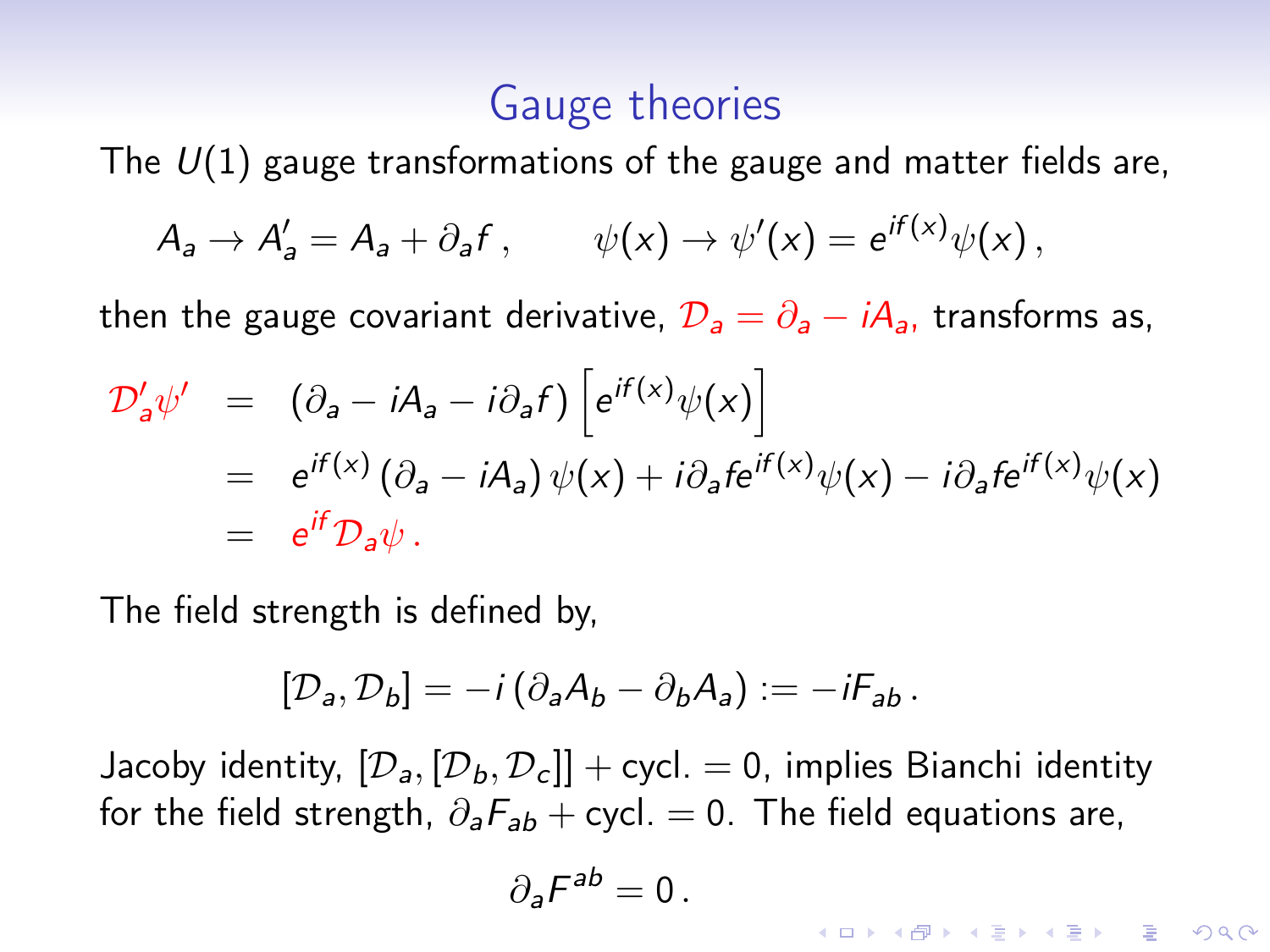# Non-commutativity of space-time

<span id="page-3-0"></span>How precise can be the measurement of the position in the space, how small can be the error  $\Delta r$ ? [Bronstein '1931]

QM: test particle,  $\Delta r \sim \lambda = hc/E$ . The higher the energy the higher the precision of the measurement.

GR: Each mass or energy creates the curvature of the space. The highest precision cannot exceed the Schwarzschild radius,  $r_s \sim E$ .

The space becomes non-local at the Planck scale,

$$
\Delta r \Delta r_s \geq \ell_p^2 = \frac{\hbar G}{c^3}.
$$

This can be introduced in the theory supposing that the coordinates are non-commutative,

$$
[\hat{x}^a,\hat{x}^b]=i\Theta^{ab}(\hat{x})\,.
$$

The most simple case, the flat NC space,  $\Theta^{ab} = const$ , is not very plausible from the point of view of the theory of [gr](#page-2-0)[avi](#page-4-0)[ty](#page-2-0)[.](#page-3-0)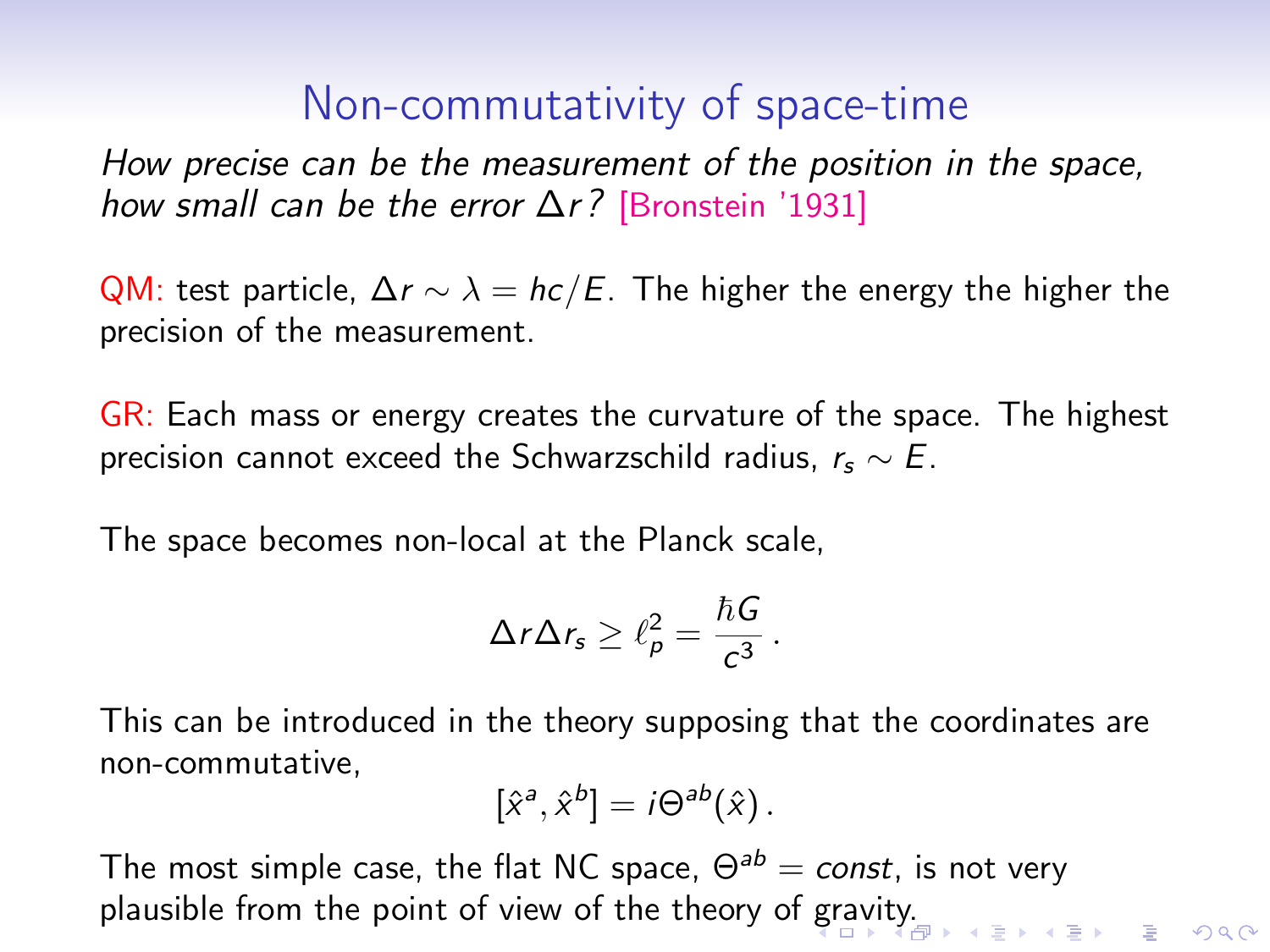## Star product

<span id="page-4-0"></span>Instead of working with NC operators  $f(\hat{x})$ , work with commutative functions  $f(x)$  substituting the standard multiplication  $f \cdot g$  with a star product,  $\hat{f}(\hat{x}) \circ \hat{g}(\hat{x}) = \widehat{f \star g}(\hat{x})$ ,

$$
f \star g = f \cdot g + \frac{i\hbar}{2} \{f, g\} + \mathcal{O}(\hbar^2), \qquad \{f, g\} = \Theta^{ij}(x) \partial_i f \partial_j g,
$$
  
\n
$$
f \star (g \star h) = (f \star g) \star h,
$$
  
\n
$$
[f, g]_\star = f \star g - g \star f = i\hbar \{f, g\} + \mathcal{O}(\hbar^2).
$$

.

**KORKA SERKER STRACK** 

The existence of  $\star$  for Poisson bi-vector  $\Theta^{ij}(x)$  follows from Formality Th. [Kontsevich '1997]. For constant  $\Theta^{ij}$ , Moyal star product,

$$
f \star_{can} g = \exp\left(\frac{i\hbar}{2} \Theta^{ij} \frac{\partial}{\partial x^i} \frac{\partial}{\partial y^j}\right) f(x) g(y) \bigg|_{y=x}
$$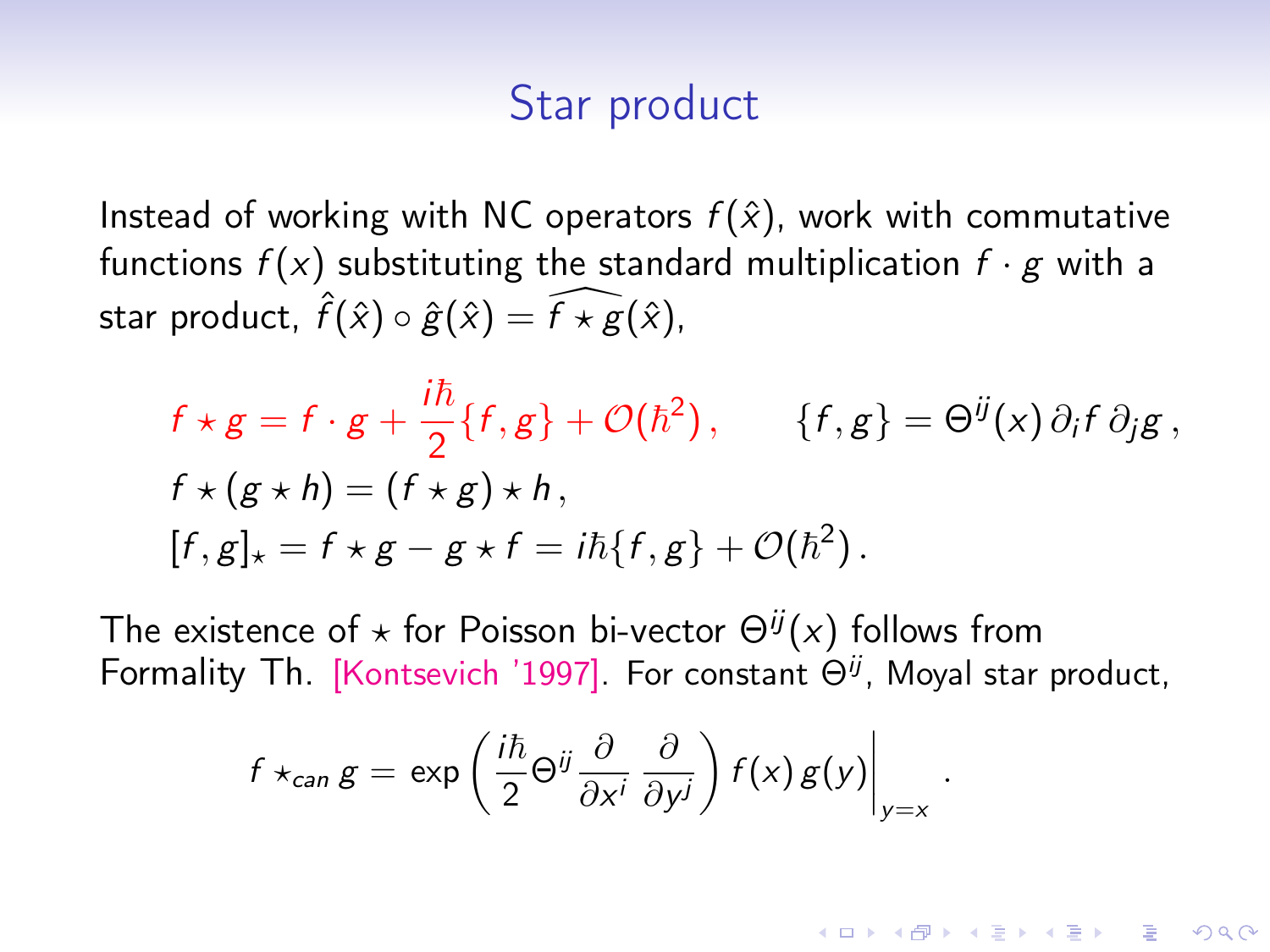## Non-commutative gauge theory

Standard covariant derivative,  $\mathcal{D}_a = \partial_a - iA_a(x)$ , is based on the Leibniz rule, which is violated for the star product for  $\Theta^{ij}(x)$ ,

$$
\partial_a(f \star g) \neq \partial_a f \star g + f \star \partial_a g.
$$

So, if to substitute in the action all point-wise products with a star products, the theory will not be gauge invariant.

The statement of the problem: We are looking for the non-commutative theory satisfying the following two properties:

- 1. Gauge invariance
- 2. Correct commutative limit  $(U(1))$  gauge theory)

We would like to understand how the effects of quantum gravity (taken into account through the non-commutativity of space-time) may affect the fundamental interactions.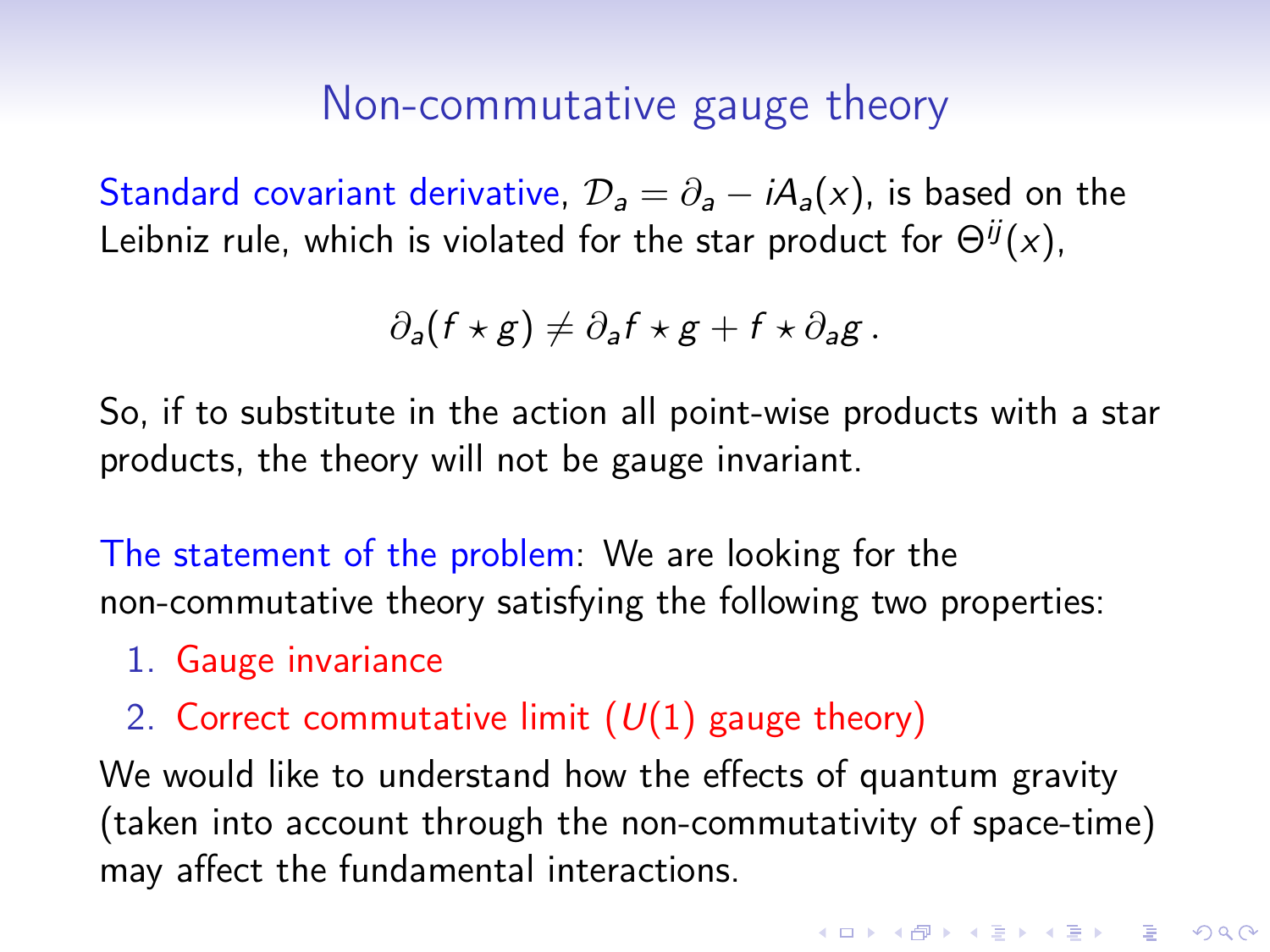## Previous approaches

Seiberg-Witten map [Seiberg & Witten, JHEP '99] Relates degrees of freedom of NC gauge theory to their commutative counterpart. For  $\Theta^{ij}(x)$  there is a perturbative and quite complicated expression.

Covariant coordinates [Wess et al, EPJC '00] Instead of partial derivative  $\partial_a$  consider,  $D_a = i[x_a, \cdot]_{\star}$ . Solves the problem with Leibniz,  $D_a[f, g]_\star = [D_a f, g]_\star + [f, D_a g]_\star$ , instead problems with commutative limit. Works with the Universal enveloping algebra of gauge fields, additional dof without clear physical meaning.

Twist [Vassilevich, MPLA '06] Based on Hopf algebras. Twist is known for a very few examples of  $\Theta^{ij}(x)$ .

 $L_{\infty}$  algebra [Blumenhagen et al, JHEP '18] is a powerful tool for the construction of order by order deformations of gauge theories. For explicit all-orders expressions need something more.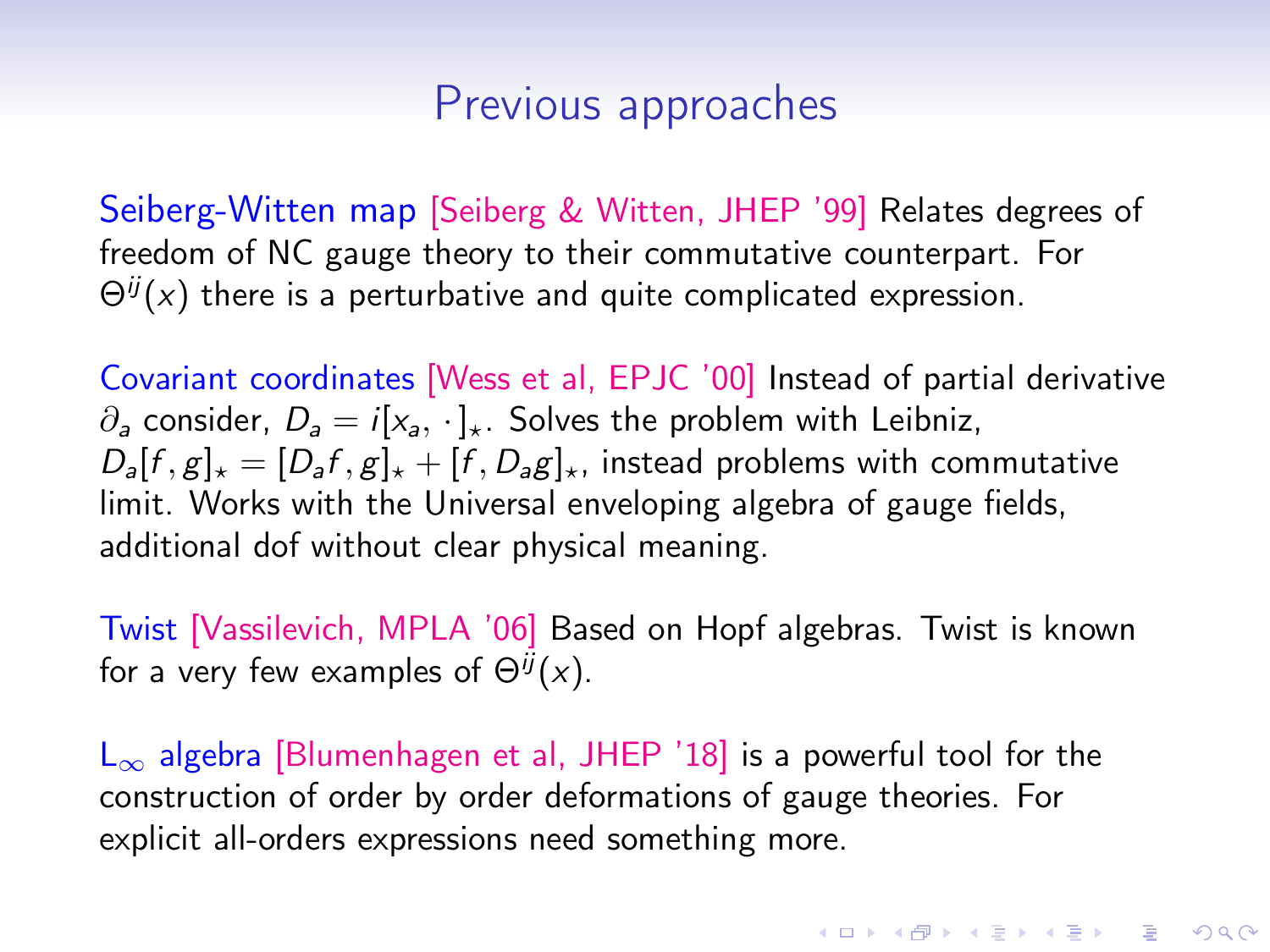# Poisson gauge algebra

NC  $U(1)$  gauge transformations  $\delta_f^{NC}A_a$  are deformations of the abelian gauge transformations,  $\delta^0_f A_a = \partial_a f$ , closing the algebra,

$$
[\delta_f^{NC}, \delta_g^{NC}]A_a = \delta_{-i[f,g]_\star}^{NC}A_a.
$$

For simplicity in this talk we discuss the semi-classical limit,

$$
\{f,g\}=\lim_{\hbar\to 0}\frac{[f,g]_\star}{i\hbar}\,,
$$

which defines the Poisson gauge algebra,

$$
[\delta_f, \delta_g] A_a = \delta_{\{f,g\}} A_a.
$$

 $\delta_f A$  are Poisson gauge transformations,

$$
\lim_{\Theta \to 0} \delta_f A_a = \partial_a f.
$$

**KORKAR KERKER EL VOLO**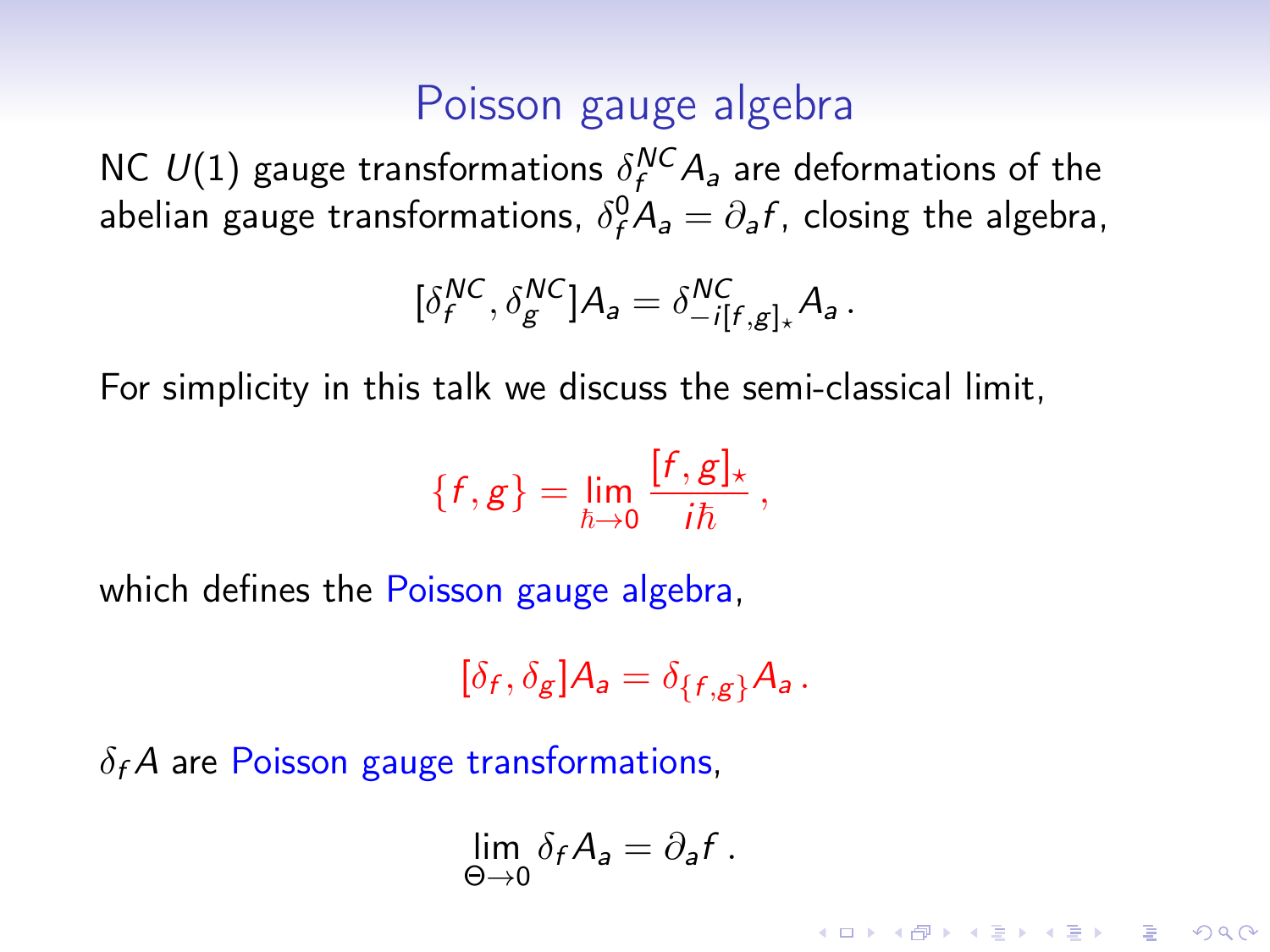#### Poisson gauge transformations

If  $\Theta^{ij}$  is constant, one may just set,

 $\delta_f^{can} A_a = \partial_a f + \{A_a, f\}_{can}$ .

The direct calculation using Leibniz and Jacobi gives,

$$
\begin{array}{rcl}\n[\delta_f^{can}, \delta_g^{can}] A_a & = & \delta_f^{can} \left( \partial_a g + \{ A_a, g \}_{can} \right) - \delta_g^{can} \left( \partial_a f + \{ A_a, f \}_{can} \right) \\
& = & \{ \partial_a f + \{ A_a, f \}_{can}, g \}_{can} - \{ \partial_a g + \{ A_a, g \}_{can}, f \}_{can} \\
& = & \partial_a \{ f, g \}_{can} + \{ A_a, \{ f, g \}_{can} \}_{can} = \delta_{\{ f, g \}_{can}} A_a\n\end{array}
$$

For non-constant  $\Theta^{ij}(x)$ , the standard Leibniz rule is violated,

$$
\partial_a \{f, g\} \neq \{\partial_a f, g\} + \{f, \partial_a g\}, \qquad \{f, g\} = \Theta^{ij}(x) \partial_i f \partial_j g.
$$

To fix this problem one has to introduce corrections with derivatives  $\partial_a\Theta^{ij}(x)$  which would compensate the violation of the Leibniz rule.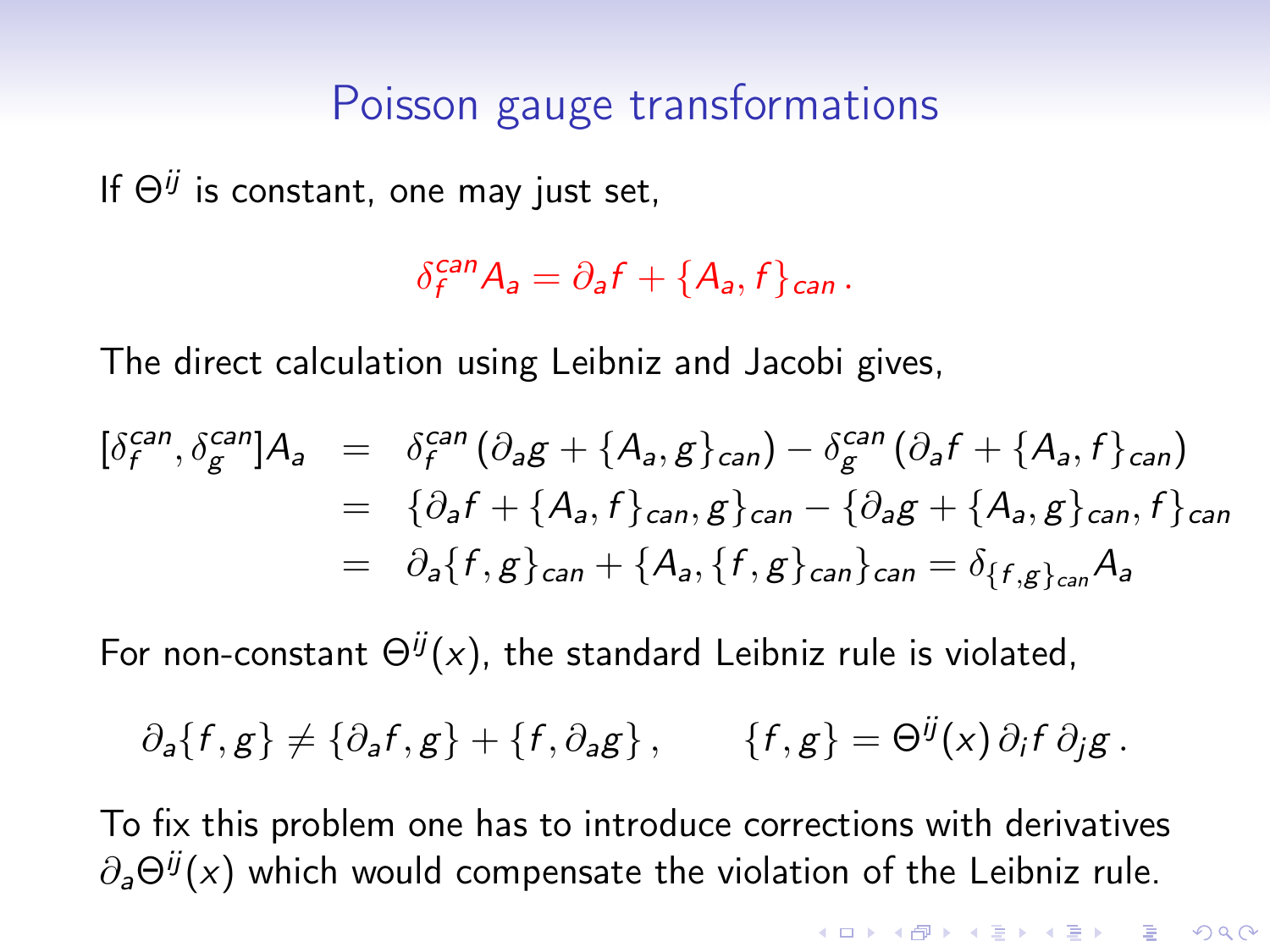Symplectic embeddings, [Weinstein; Karasev, Maslov '80s]

The problem with the violation of the Leibniz rule can be solved in the extended space. Start with given set of Poisson brackets,

$$
\begin{aligned}\n\{x^i, x^j\} &= \Theta^{ij}(x), \qquad i, j = 1, \dots d, \\
\{x^i, \{x^j, x^k\}\} + \{x^k, \{x^i, x^j\}\} + \{x^j, \{x^k, x^i\}\} &= 0 \quad \Leftrightarrow \\
\Theta^{im}\partial_m\Theta^{jk} + \Theta^{km}\partial_m\Theta^{ij} + \Theta^{im}\partial_m\Theta^{ki} &= 0.\n\end{aligned}
$$

To each  $x^i$  we introduce  $p_i$ , in such a way that,

$$
\{x^i,p_j\}=\gamma^i_j(x,p)=\delta^i_j+\mathcal{O}(\Theta)\,,\qquad \{p_i,p_j\}=0\,,
$$

should satisfy the Jacobi identity,

$$
\{x^i, \{x^j, p_k\}\} + \{p_k, \{x^i, x^j\}\} + \{x^j, \{p_k, x^i\}\} = 0, \{x^i, \{p_j, p_k\}\} + \{p_k, \{x^i, p_j\}\} + \{p_j, \{p_k, x^i\}\} = 0.
$$

**KORKAR KERKER EL VOLO**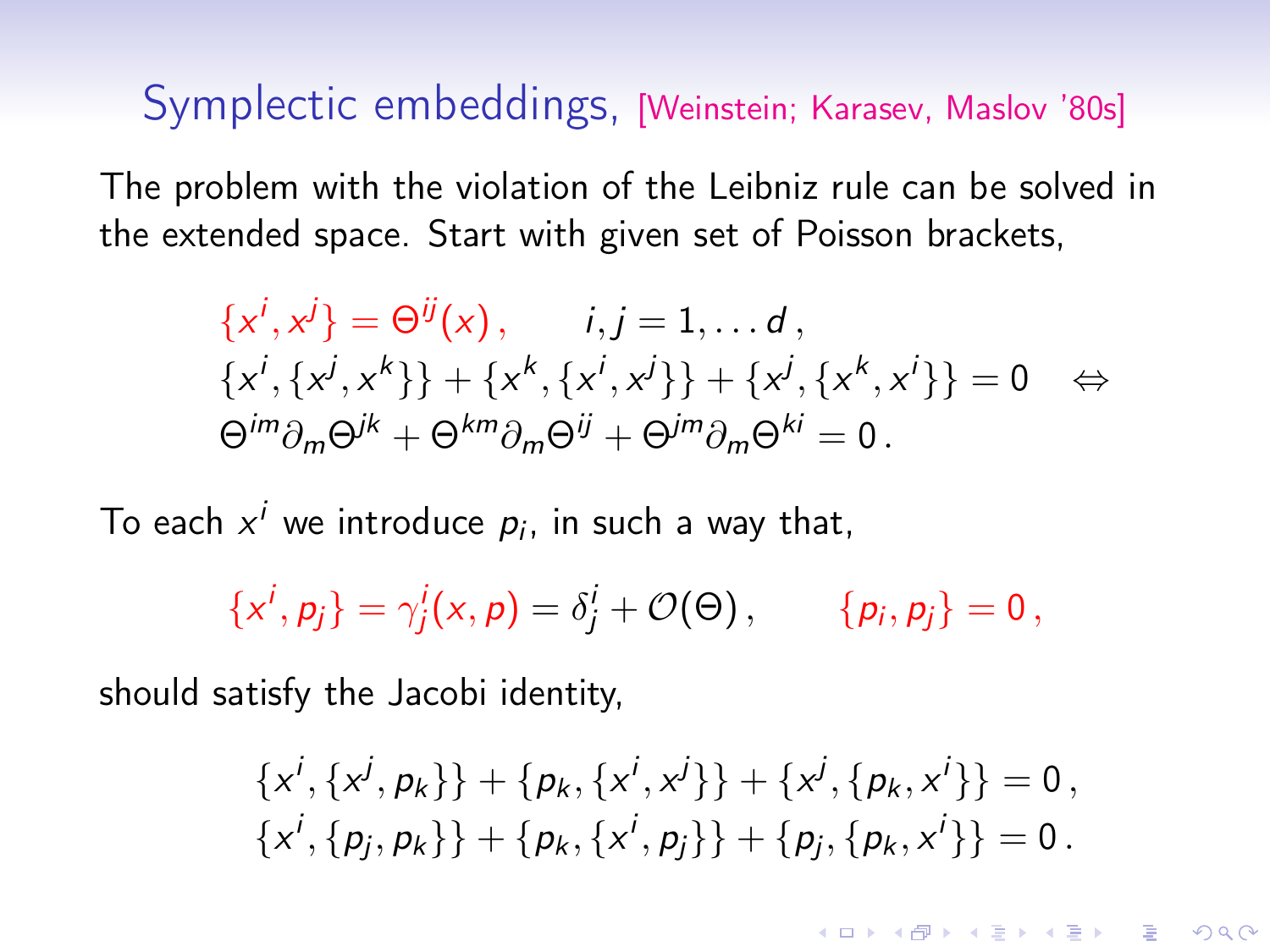## Symplectic embeddings

The JI implies an equation on  $\gamma(x, p)$ ,

$$
\gamma_b^l \partial_p^b \gamma_a^k - \gamma_b^k \partial_p^b \gamma_a^l + \Theta^{lm} \partial_m \gamma_a^k - \Theta^{km} \partial_m \gamma_a^l - \gamma_a^m \partial_m \Theta^{lk} = 0,
$$
  
where,  $\partial_p^b = \frac{\partial}{\partial p_b}$ , and,  $\partial_m = \frac{\partial}{\partial x^m}$ . Perturbative solution is given by,  

$$
\gamma_a^k(x, p) = \delta_a^k - \frac{1}{2} \partial_a \Theta^{kb} p_b
$$

$$
-\frac{1}{12} \left( 2 \Theta^{cm} \partial_a \partial_m \Theta^{bk} + \partial_a \Theta^{bm} \partial_m \Theta^{kc} \right) p_b p_c + \mathcal{O}(\Theta^3).
$$

**K ロ X K 레 X K 회 X X 회 X 및 X X X X X 전** 

The recursive formula can be found in [VK, J.Phys.A '19].

In particular, for constant  $\Theta^{ij}$  one finds,  $\gamma^i_j (x, p) = \delta^i_j,$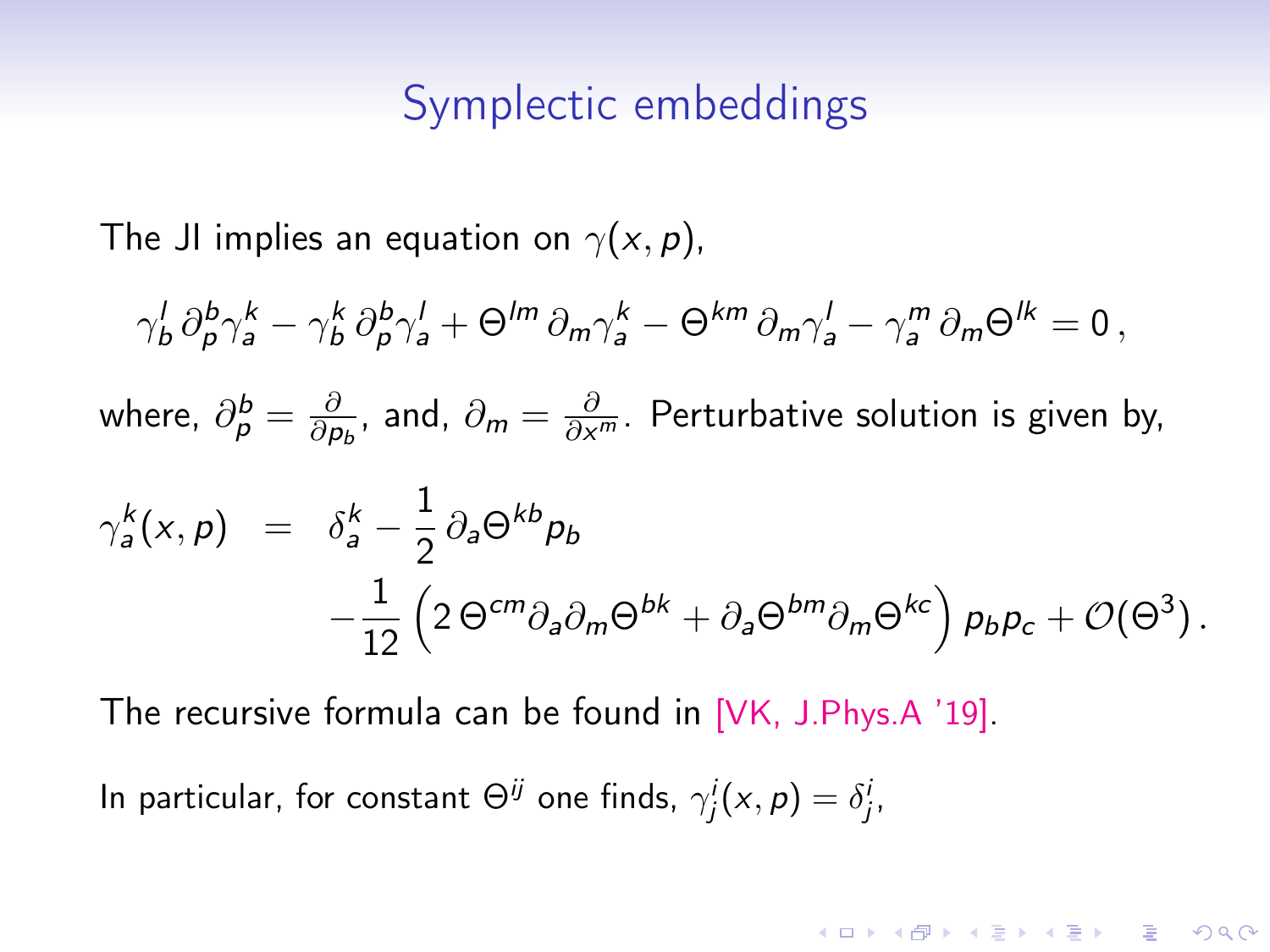## Explicit constructions

For linear Poisson structures ( $f_k^{ij}$  $\frac{c}{k}$  are structure constants of a Lie algebra),

$$
\{x^i, x^j\} = f_k^{ij} x^k,
$$
  
\n
$$
f_i^{kl} f_j^{ja} + f_i^{jl} f_l^{ak} + f_i^{al} f_j^{kj} = 0.
$$

One finds [Gutt, LMP '83],

$$
\gamma_j^i(p) = \delta_j^i - \frac{1}{2} f_j^{ij} p_{j_1} + \mathcal{X}_j^i (-M/2) ,
$$

where

$$
M_l^i = f_k^{ij_1} f_l^{kj_2} p_{j_1} p_{j_2} ,
$$

and  $\mathcal{X}_{I}^{i}\left( -M/2\right)$  is a matrix valued function with,

$$
\mathcal{X}(t) = \sqrt{\frac{t}{2}} \cot \sqrt{\frac{t}{2}} - 1 = \sum_{n=1}^{\infty} \frac{(-2)^n B_{2n} t^n}{(2n)!}.
$$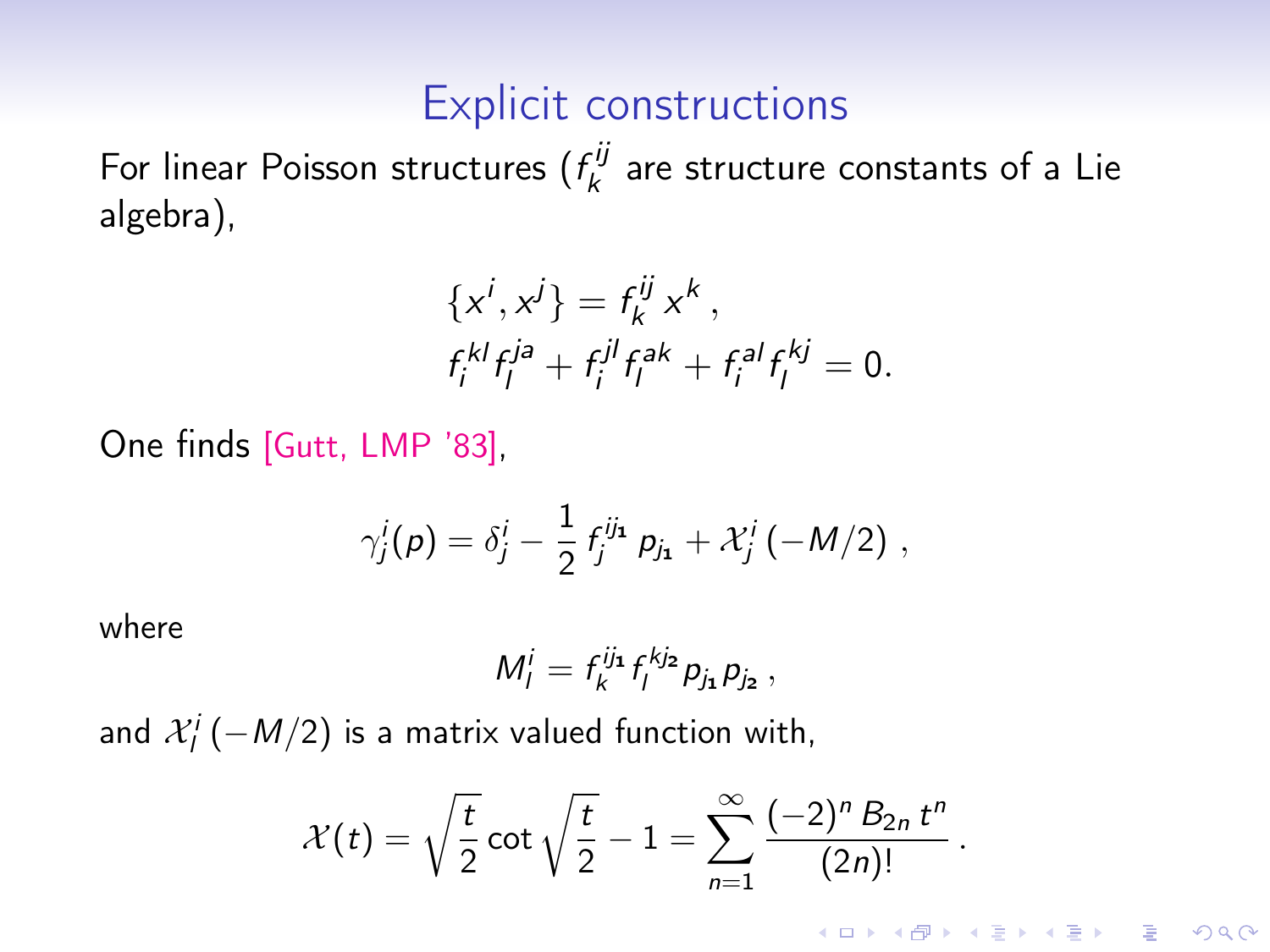# **Examples**

<span id="page-12-0"></span>• su(2) structure,  $\{x^i, x^j\} = 2\theta \, \varepsilon^{ijk} x_k$ , [VK & Vitale, JHEP '15]  $\left[\gamma_\varepsilon\right]_a^k(p)=\left[1+\theta^2\rho^2\chi\left(\theta^2\rho^2\right)\right]\delta^k_a\!-\!\theta^2\chi\left(\theta^2\rho^2\right)p_a\rho^k\!-\!\theta\,\varepsilon_a{}^{kl}p_l\,,$ where,

$$
\chi(t) = \frac{1}{t} \left( \sqrt{t} \cot \sqrt{t} - 1 \right), \qquad \chi(0) = -\frac{1}{3}.
$$

•  $\kappa$ -Minkowski,  $\{x^k, x^l\} = 2(a^i x^j - a^j x^i)$ , [VK, Kurkov, Vitale, JHEP '21]

$$
[\gamma_{\kappa}]_a^k(p) = \left[\sqrt{1 + (a \cdot p)^2} + (a \cdot p)\right] \delta_a^k - a^k p_a.
$$

• Nonlinear structure,  $\{x^i, x^j\} = 2\theta \, \varepsilon^{ijk} x_k \, e^{-\frac{\theta^2 x^2}{2}}$ , [VK, JHEP '21]

$$
\gamma_j^i(x,p) = e^{-\frac{\theta^2 x^2}{2}} \left( \delta_k^i - \frac{\theta^2 x_k x^i}{1 + \theta^2 x^2} \right) [\gamma_{\varepsilon}]_j^k(p).
$$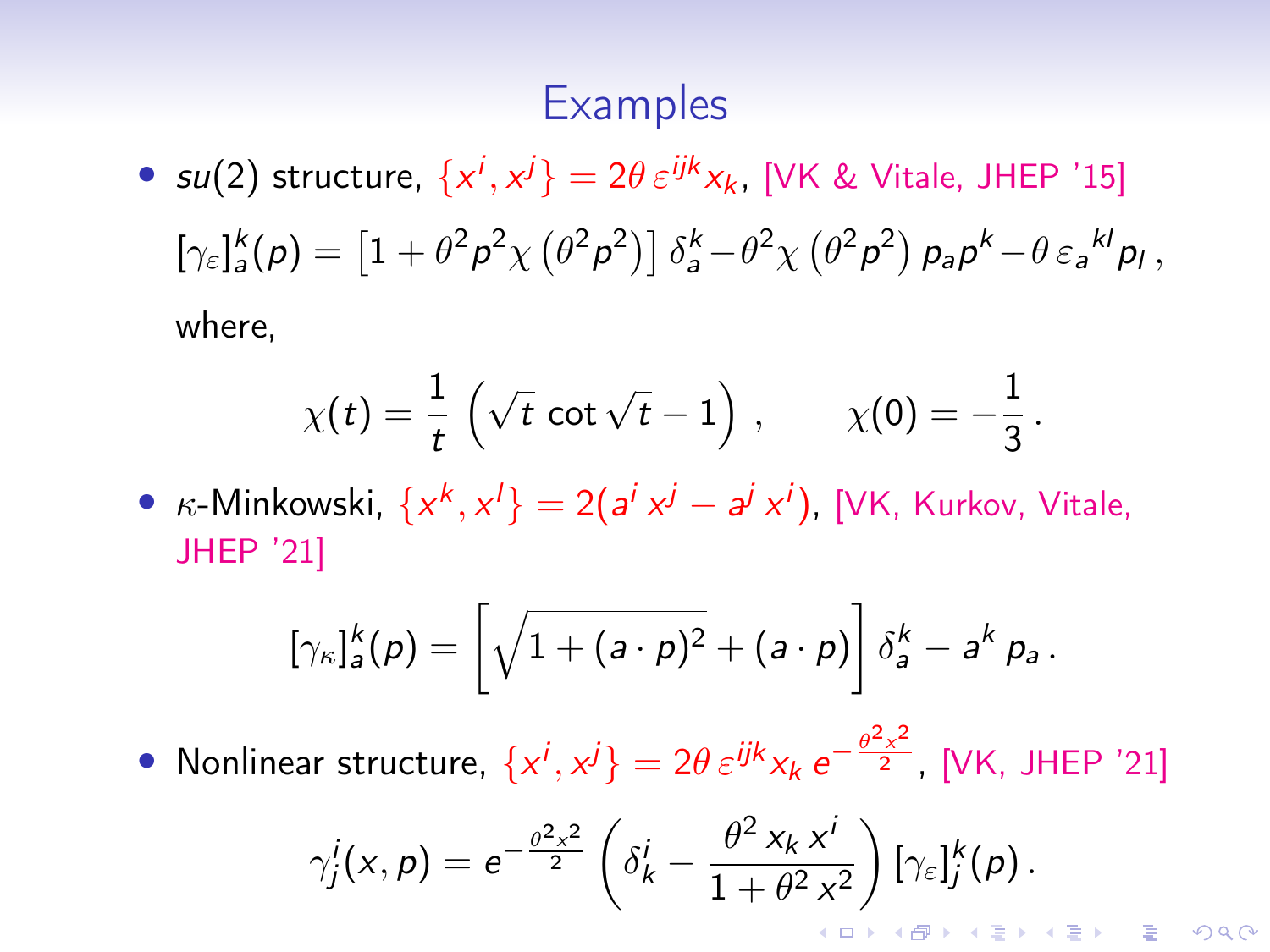## Poisson gauge transformations

<span id="page-13-0"></span>To overcome,  $\partial_{a} \{f, g\} \neq \{\partial_{a} f, g\} + \{f, \partial_{a} g\}$ , instead of standard partial derivative  $\partial_{\sigma}$  we introduce the 'twisted' one:

$$
\partial_a^{\tau} f(x) := \{f(x), p_a\} = \gamma_a^i(x, p) \partial_i f(x).
$$

For constant  $\Theta^{ij}$ ,  $\gamma^i_j(x, p) = \delta^i_j$ , so,  $\{f(x), p_a\} = \partial_a f(x)$ .

The fact that,  $\{p_i, p_j\} = 0$ , and Jacobi imply,  $[\partial_a^{\tau}, \partial_b^{\tau}] = 0$ .

Moreover, the Jacobi identity,

 $\{\{f(x), g(x)\}, p_i\} = \{\{f(x), p_i\}, g(x)\} + \{f(x), \{g(x), p_i\}\}.$ 

implies the Leibniz rule for  $\partial_a^{\tau}$ ,

$$
\partial_a^\tau \{f,g\} = \{\partial_a^\tau f,g\} + \{f,\partial_a^\tau g\},
$$

The [p](#page-0-0)rice to pay is an explicit dependance of  $\{f(x), p_a\}$  $\{f(x), p_a\}$  $\{f(x), p_a\}$  $\{f(x), p_a\}$  $\{f(x), p_a\}$  $\{f(x), p_a\}$  $\{f(x), p_a\}$  $\{f(x), p_a\}$  $\{f(x), p_a\}$  [on](#page-26-0)  $p_a$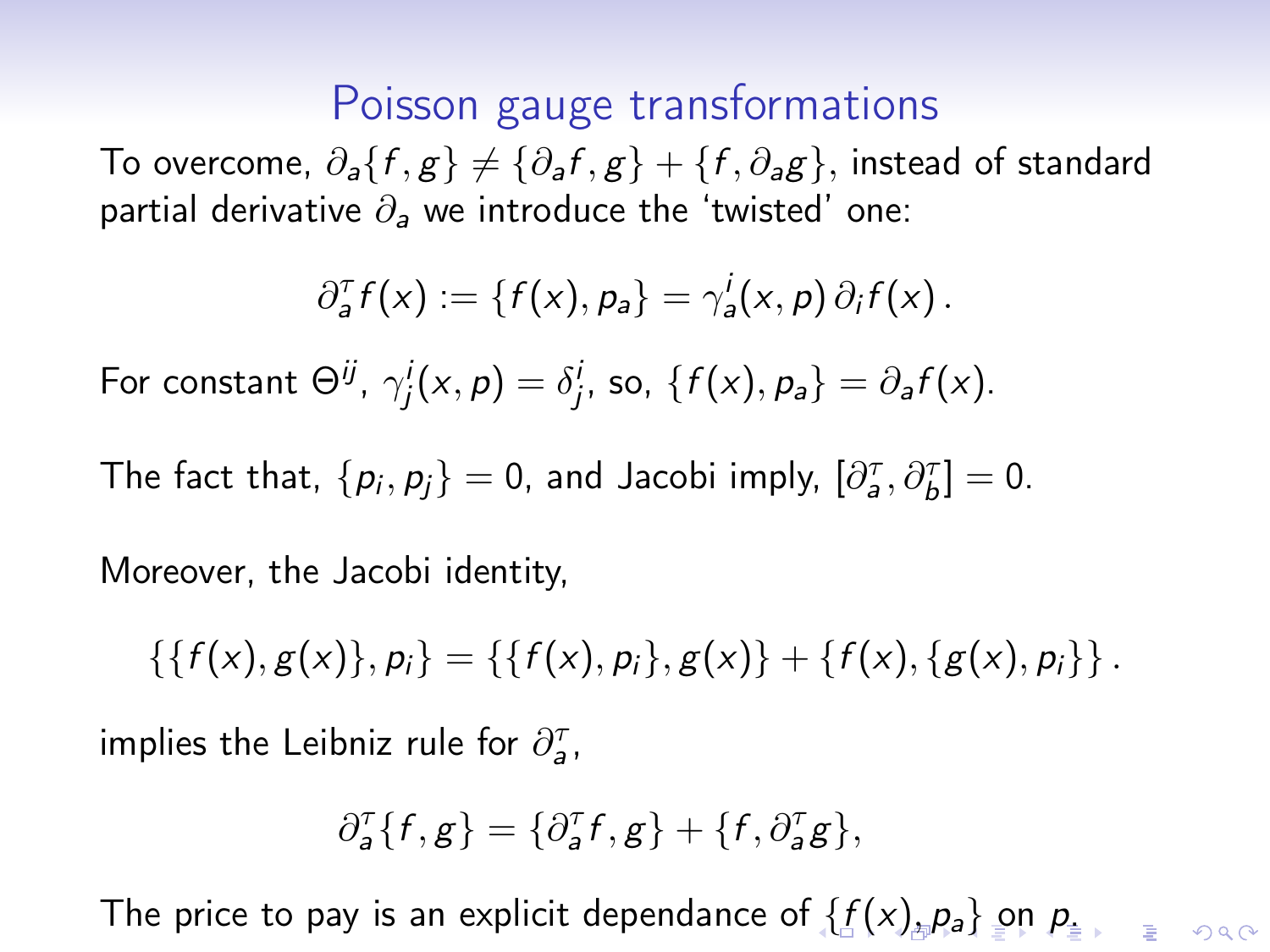<span id="page-14-0"></span>Poisson gauge transformations; e-Print: 2101.12618 Theorem: [VK, Szabo '21] Poisson gauge transformations, defined by,

$$
\delta_f A_a: = \{f(x), p_a\}\big|_{p_a = A_a(x)} + \{A_a(x), f(x)\}\
$$
  
=  $\gamma_a^l(A) \partial_l f + \{A_a, f\},$ 

where,

$$
\gamma_a^I(A) := \gamma_a^I(x,p)|_{p_a = A_a(x)},
$$

close the Poisson gauge algebra,

$$
[\delta_f, \delta_g]A_a = \delta_{\{f,g\}}A_a
$$

and reproduce the standard  $U(1)$  gauge transformations in the commutative limit,

$$
\lim_{\Theta \to 0} \delta_f A_a = \partial_a f . \qquad \qquad \Box
$$

**KORKA BRADE KORA**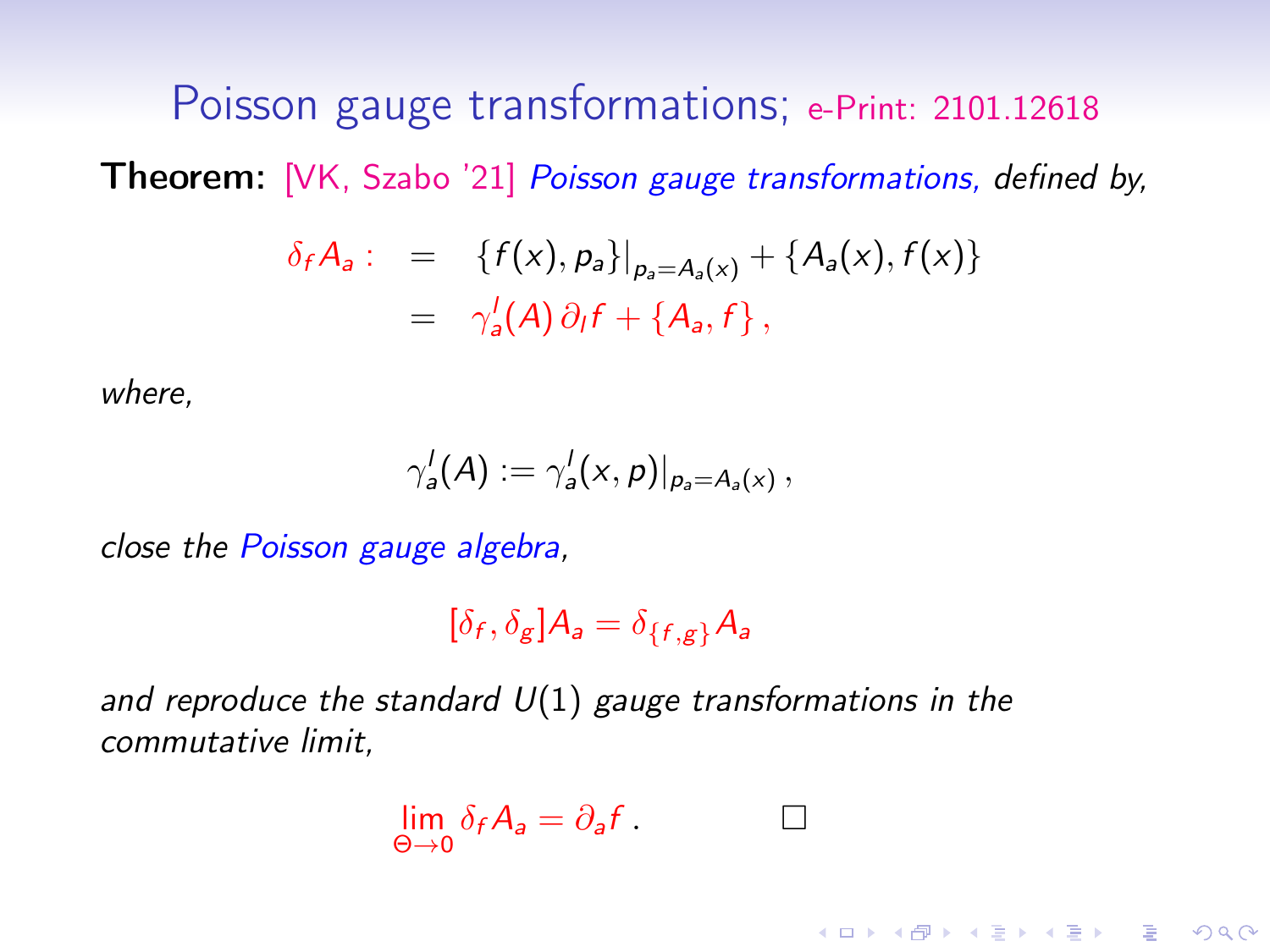#### Covariant derivative

To be consistent with the semi-classical limit we define the gauge variation of the mater field  $\psi$  as,

$$
\delta_f \psi = \{ \psi, f \} \Rightarrow
$$
  
\n
$$
[\delta_f, \delta_g] \psi = \delta_f (\{\psi, g\}) - \delta_g (\{\psi, f\})
$$
  
\n
$$
= \{ \{\psi, f\}, g\} - \{\{\psi, g\}, f\} = \{\psi, \{f, g\}\} = \delta_{\{f, g\}} \psi.
$$

Gauge covariant derivative of matter field should transform covariantly under the gauge transformation,

 $\delta_f \mathcal{D}_a(\psi) = \{ \mathcal{D}_a(\psi), f \},$ 

and reproduce the standard derivative in the commutative limit,

 $\lim_{\Theta \to 0} \mathcal{D}_a(\psi) = \partial_a \psi$ .

4 0 > 4 4 + 4 = > 4 = > = + + 0 4 0 +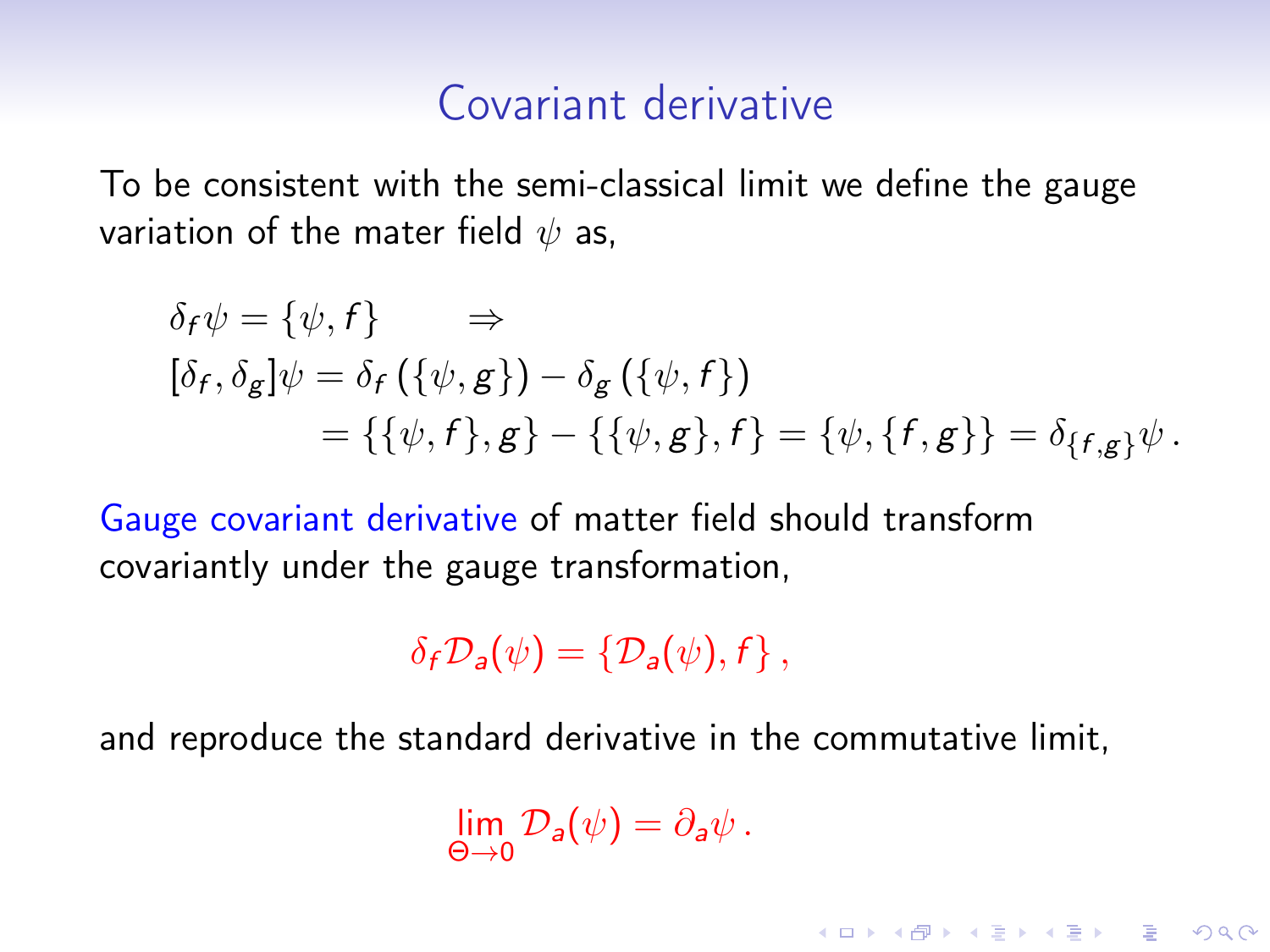Covariant derivative, [VK, JHEP '21] Theorem: [VK '21] The operator,

 $\mathcal{D}_{a}(\psi) = \rho_{a}^{i}(A) \left( \gamma_{i}^{i}(A) \partial_{i} \psi + \{A_{a}, \psi\} \right)$ 

satisfies the above conditions if,  $\rho^i_{\sf a}(A) := \rho^i_{\sf a}(x,p)_{\sf p_{\sf a}=A_{\sf a}(x)}$ , and,

$$
\{f(x),\rho_a^i(x,p)\}+\rho_a^b(x,p)\partial_p^i\{f(x),p_b\}=0\,,\qquad\forall f(x)\,.\,\Box
$$

In local coordinates,

$$
\gamma_b^j\,\partial_p^b\,\rho_a^i+\rho_a^b\,\partial_p^i\gamma_b^j+\alpha\,\Theta^{jb}\,\partial_b\rho_a^i=0\,.
$$

Perturbative solution reads,

$$
\rho_s^i(x, p) = \delta_a^i - \frac{1}{2} \partial_a \Theta^{ib} p_b +
$$
  

$$
\frac{1}{6} \left( 2 \Theta^{cm} \partial_a \partial_m \Theta^{ib} - \partial_a \Theta^{bm} \partial_m \Theta^{ic} \right) p_b p_c + \mathcal{O}(\Theta^3).
$$

For constant  $\Theta^{ij}$  one finds just,  $\rho_a^i(x, p) = \delta_a^i$ .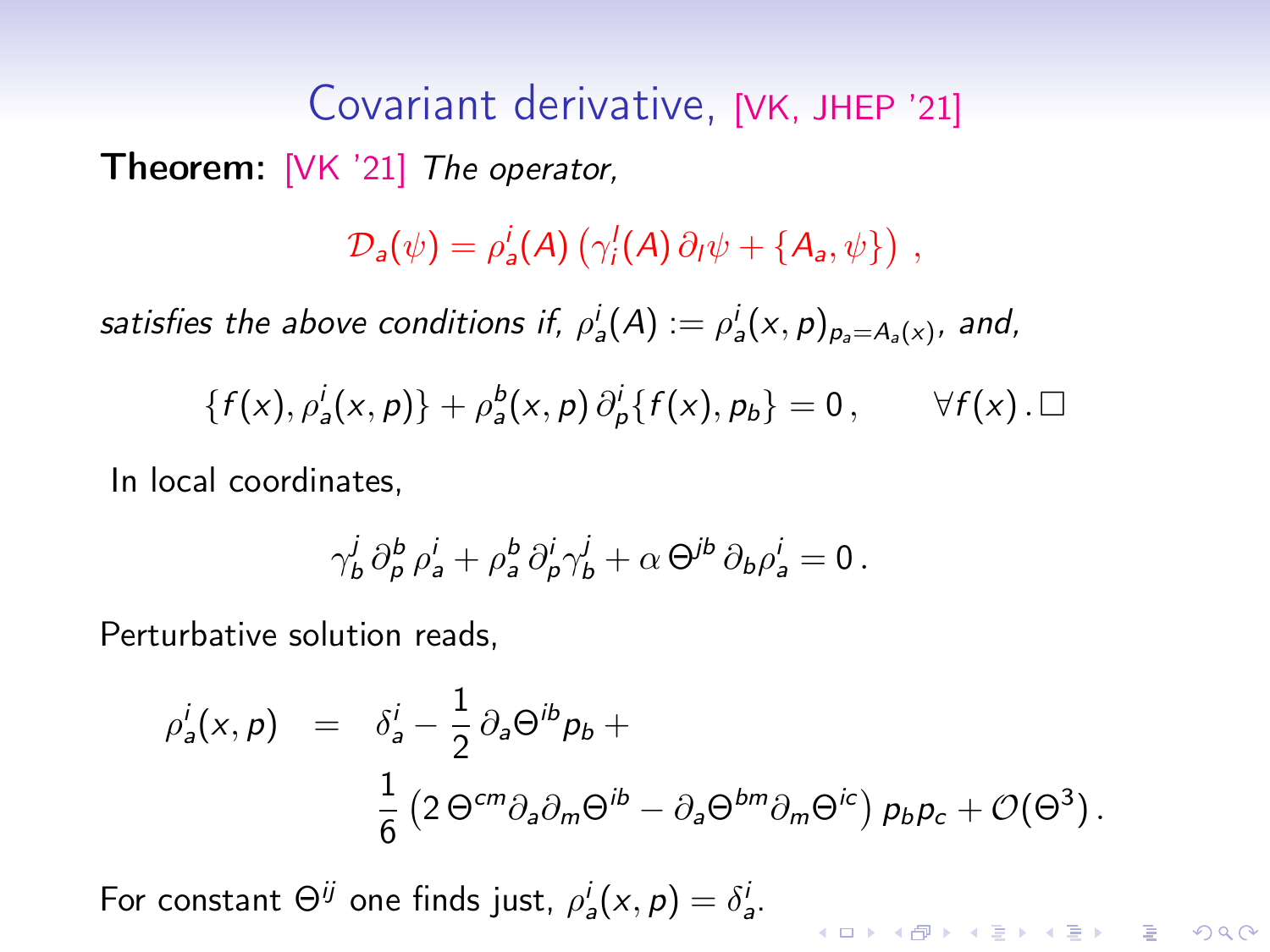## Explicit constructions

For linear Poisson structures,  $\{x^i, x^j\} = f_k^{ij}$  $\frac{f^{IJ}}{k}$   $x^k$ , the expression for  $\gamma^i_j(\rho)$  reads,

$$
\gamma_j^i(p) = \delta_j^i - \frac{1}{2} f_j^{ij_1} p_{j_1} + \mathcal{X}_j^i (-M/2) ,
$$

where

$$
M_1^i = f_k^{ij_1} f_1^{kj_2} p_{j_1} p_{j_2}, \qquad \mathcal{X}(t) = \sqrt{\frac{t}{2}} \cot \sqrt{\frac{t}{2}} - 1 = \sum_{n=1}^{\infty} \frac{(-2)^n B_{2n} t^n}{(2n)!}.
$$

For this  $\gamma^i_j(\rho)$  the matrix  $\rho^i_a(\rho)$  which solves the equation,

$$
\gamma^j_b \, \partial^b_\rho \, \rho^i_a + \rho^b_a \, \partial^i_\rho \gamma^j_b = 0 \,,
$$

can be constructed according to [Abla,VK, Kurkov, Vitale, work in progress]

$$
[\rho^{-1}]^i_j = \delta^i_j + \frac{1}{2} f^{i j_1}_j p_{j_1} + \mathcal{X}^i_j (-M/2) .
$$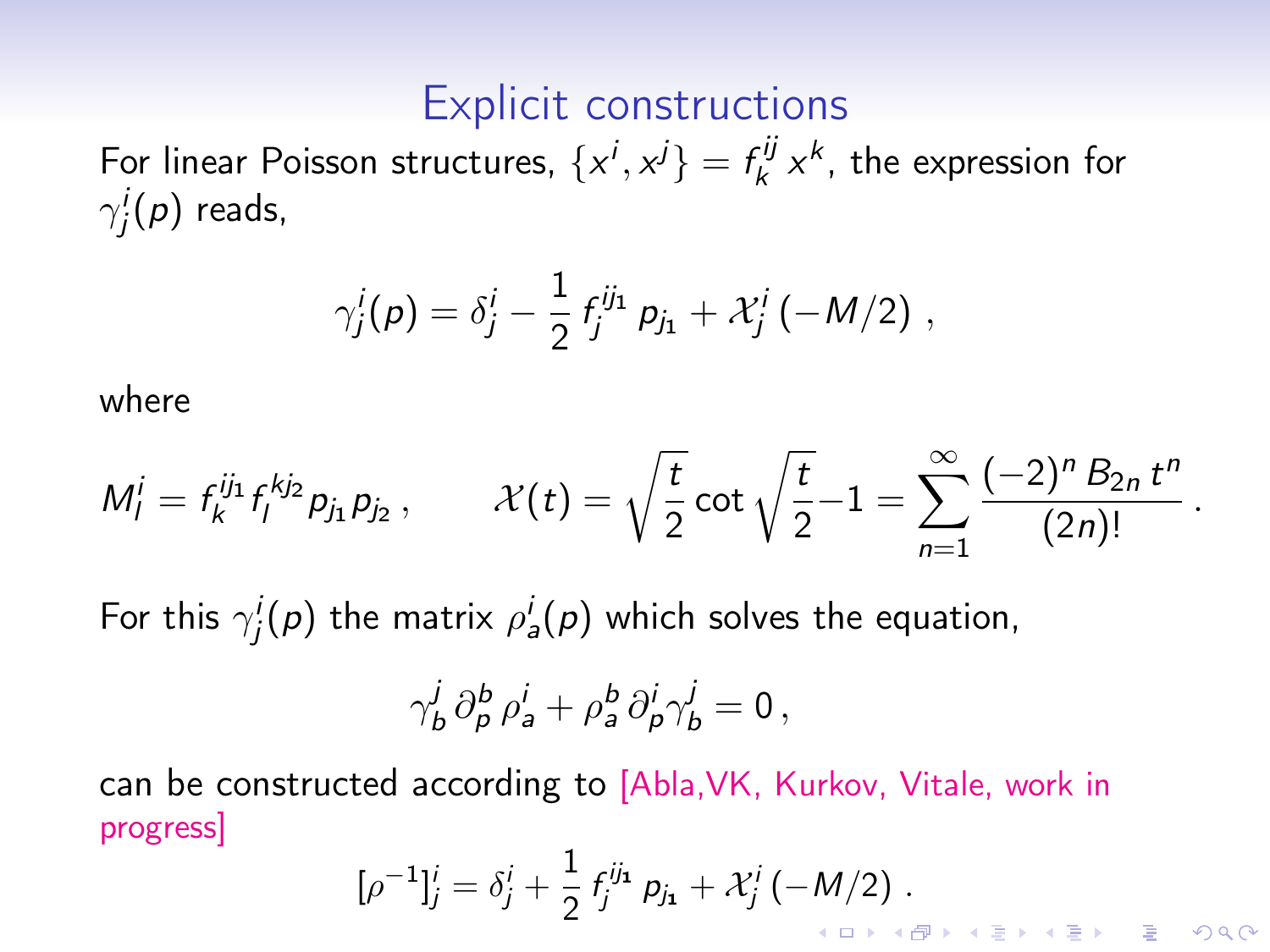# Examples,  $su(2)$ -like structure

Let us take,  $\{x^i, x^j\} = 2\theta \, \varepsilon^{ijk} x_k$ , corresponding to the rotationally invariant NC space. One finds [VK, Fortsch.Phys '19],

$$
\delta_f A_a = \partial_a f + \{A_a, f\} + \theta \varepsilon_a{}^{bc} A_b \partial_c f + \theta^2 \left(\partial_a f \; A^2 - \partial_b f \; A^b A_a\right) \chi(\theta^2 A^2),
$$

where,

$$
\chi(t) = \frac{1}{t} \left( \sqrt{t} \cot \sqrt{t} - 1 \right), \qquad \chi(0) = -\frac{1}{3}.
$$

The matrix  $\rho$  which enters the definition of  $\mathcal{D}(\psi)$  is [VK, JHEP '21],

$$
\rho_a^i(A) = \delta_a^i - \theta \varepsilon_a^{ik} A_k \lambda (\theta^2 A^2) - \theta^2 (\delta_a^i A^2 - A^i A_a) \tau (\theta^2 A^2).
$$

where,

$$
\lambda(t) = \frac{\sin^2 \sqrt{t}}{t}, \qquad \tau(t) = -\frac{1}{t} \left( \frac{\sin 2\sqrt{t}}{2\sqrt{t}} - 1 \right).
$$

**KORKA BRADE KORA**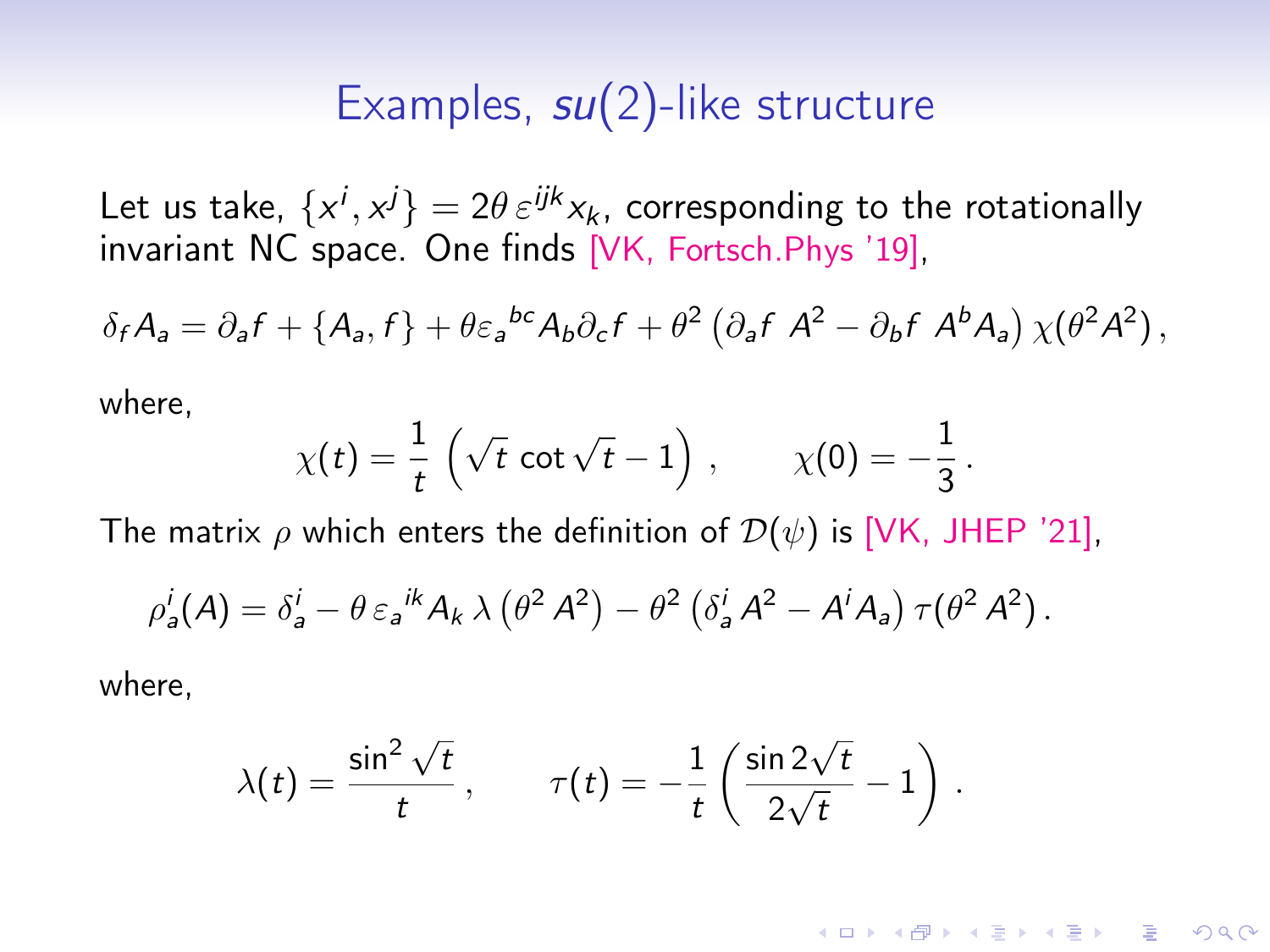#### Examples:  $\kappa$ -Minkowski

<span id="page-19-0"></span> $\kappa$ -Minkowski non-commutativity corresponds to the linear Poisson structure,

$$
\{x^i, x^j\} = 2 (a^i x^j - a^j x^i) .
$$

In this case one finds for the gauge transformation [VK, Kurkov, Vitale, JHEP '21],

$$
\delta_f A_b = \left[ \sqrt{1 + (a \cdot A)^2} + (a \cdot A) \right] \partial_b f - A_b (a \cdot \partial) f + \{A_b, f\}.
$$

While the matrix  $\rho(A)$  becomes,

$$
\rho_b^i(A) = \left[\sqrt{1 + (a \cdot A)^2} + (a \cdot A)\right] \delta_b^i - \frac{\sqrt{1 + (a \cdot A)^2} + (a \cdot A)}{\sqrt{1 + (a \cdot A)^2}} a^i A_b.
$$

K ロ ▶ K 個 ▶ K 할 > K 할 > 1 할 > 1 이익어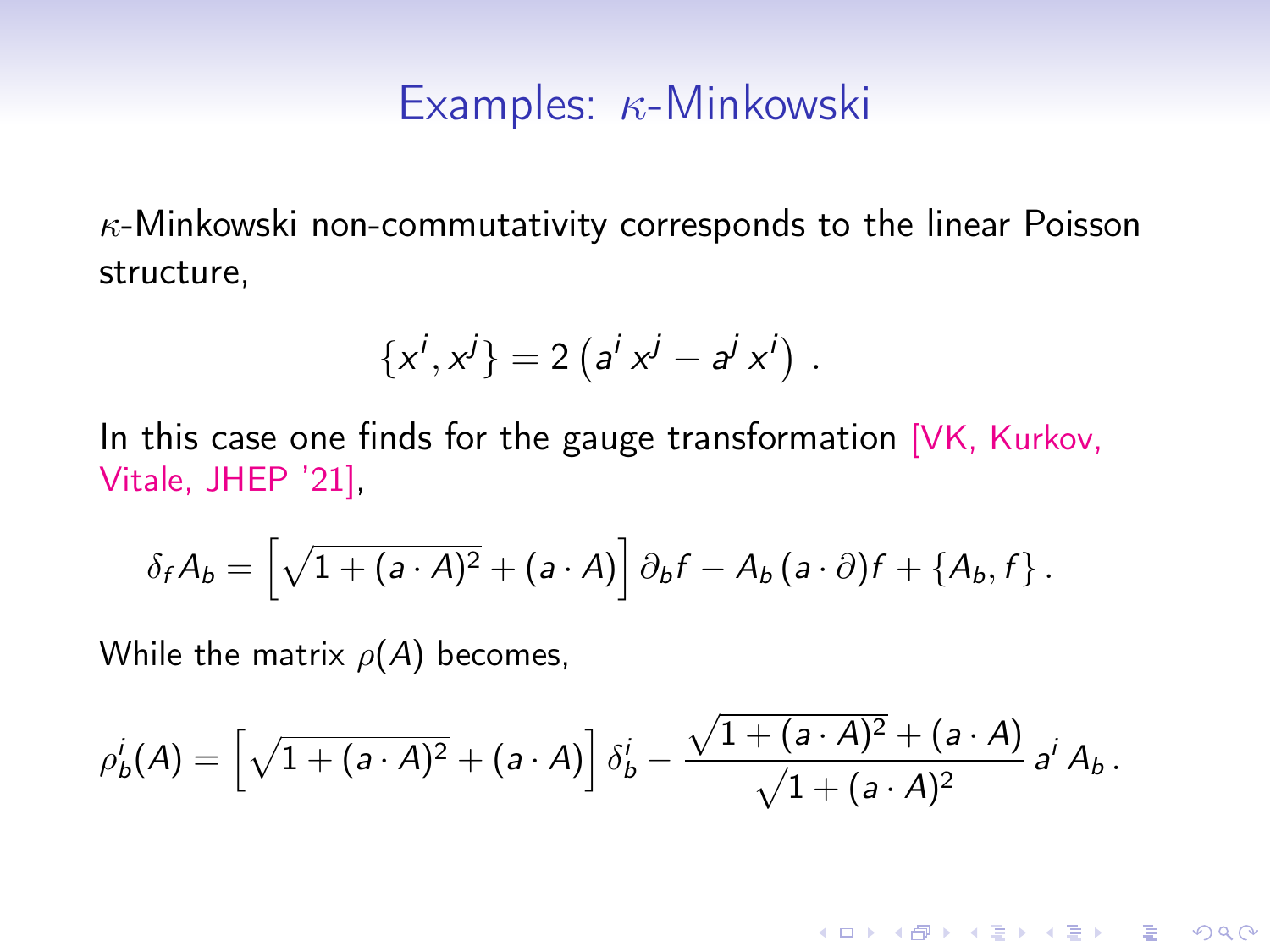<span id="page-20-0"></span>Poisson field strength & Bianchi; [VK, JHEP '21] The commutator relation for the covariant derivatives,

$$
[\mathcal{D}_a, \mathcal{D}_b] = \{ \mathcal{F}_{ab}, \cdot \} + \left( \mathcal{F}_{ad} \Lambda_b{}^{de} - \mathcal{F}_{bd} \Lambda_a{}^{de} \right) \mathcal{D}_e \,,
$$

defines the Poisson field strength:

$$
\mathcal{F}_{ab} := \frac{1}{2} \left( \rho_a^c \rho_b^d - \rho_b^c \rho_a^d \right) \left( \gamma_c^m \partial_m A_d + \{A_c, A_d\} \right) ,
$$

which transforms covariantly,  $\delta_f \mathcal{F}_{ab} = \{f, \mathcal{F}_{ab}\}\$ , and

$$
\lim_{\Theta \to 0} \mathcal{F}_{ab} = \partial_a A_b - \partial_b A_a \, .
$$

In addition, JI for  $\mathcal{D}_a$  implies deformed Bianchi identity for  $\mathcal{F}_{ab}$ :

$$
\mathcal{D}_a(\mathcal{F}_{bc})-\mathcal{F}_{ad}\,\Lambda_b{}^{de}\,\mathcal{F}_{ec}+cycl.(abc)=0\,,
$$

where, 
$$
\Lambda_b{}^{de} = (\rho^{-1})^d_j \left( \partial^j_A \rho^m_b - \partial^m_A \rho^j_b \right) (\rho^{-1})^e_{m}.
$$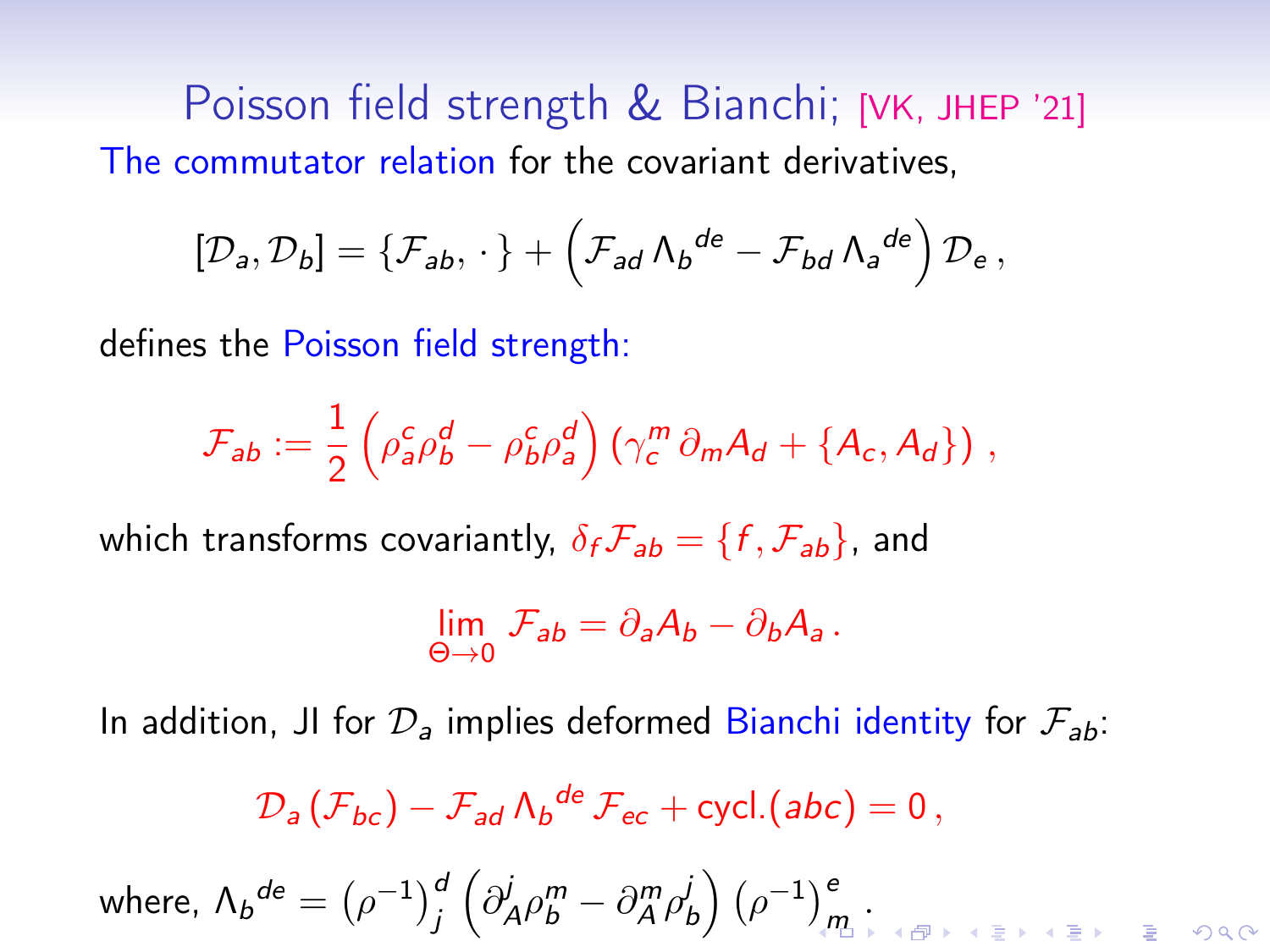## Gauge invariant action

<span id="page-21-0"></span>The gauge covariance of the field strength,

$$
\mathcal{F}_{ab} = \frac{1}{2} \left( \rho_a^c \rho_b^d - \rho_b^c \rho_a^d \right) \left( \gamma_i^m \partial_m A_j + \{A_i, A_j\} \right) ,
$$

implies that the following Lagrangian,  $\mathcal{L}=-\frac{1}{4}\mathcal{F}_{ab}\mathcal{F}^{ab}$  , also transforms covariantly,

$$
\delta_f \mathcal{L} = -\frac{1}{4} \delta_f \left( \mathcal{F}_{ab} \right) \mathcal{F}^{ab} - \frac{1}{4} \mathcal{F}_{ab} \delta_f \left( \mathcal{F}^{ab} \right)
$$
  
= 
$$
-\frac{1}{4} \{ f, \mathcal{F}_{ab} \} \mathcal{F}^{ab} - \frac{1}{4} \mathcal{F}_{ab} \{ f, \mathcal{F}^{ab} \} = \{ f, \mathcal{L} \}.
$$

Define the integration measure such that,  $\int \mu(x) \{f , g\} = 0$ , for Schwartz functions. It requires,  $\partial_i(\mu(x)\Theta^{ij}(x))=0$ . E.g., for,  $\Theta^{ij}(x)=\varepsilon^{ijk}x^k$ , the measure  $\mu(x)=1$ .

Then the action[,](#page-20-0)  $S = \int \mu(x) \mathcal{L}$  $S = \int \mu(x) \mathcal{L}$  $S = \int \mu(x) \mathcal{L}$ , is gauge inv[aria](#page-20-0)nt,  $\delta_f S \equiv 0$  $\delta_f S \equiv 0$  $\delta_f S \equiv 0$  $\delta_f S \equiv 0$  $\delta_f S \equiv 0$  $\delta_f S \equiv 0$ [.](#page-0-0)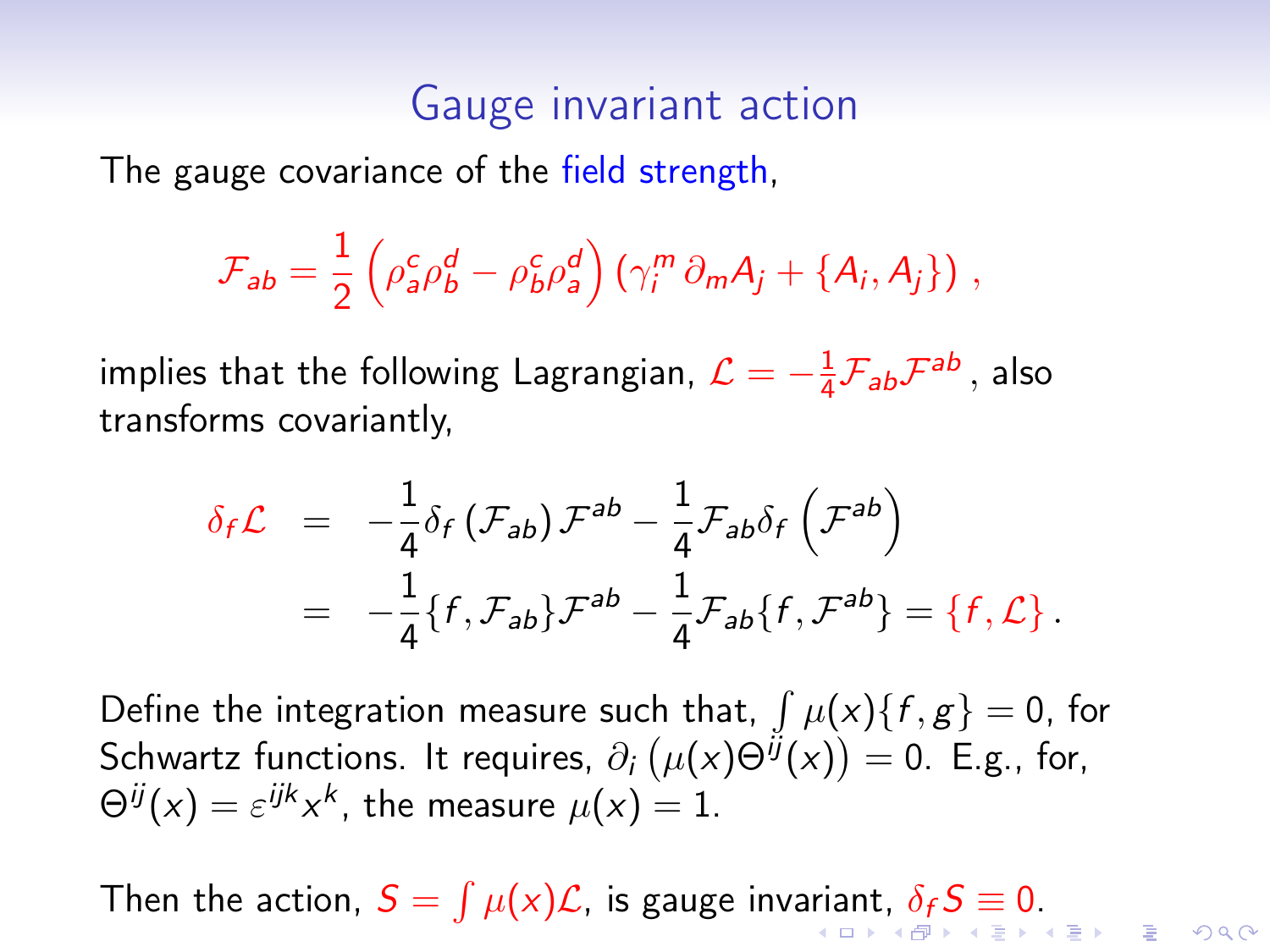<span id="page-22-0"></span>Maxwell-Poisson equations For,  $\{x^i, x^j\} = 2\theta \, \varepsilon^{ijk} x_k$ , one writes [VK & Vitale, JHEP '20],  $\mathcal{F}^{\varepsilon}_{ab} = \partial_c \pi_{ab}{}^c + 2 \{\rho_{ab}{}^c, A_c\},$  $\pi_{ab}{}^c \quad = \quad \left( \delta^c_a A_b - \delta^c_b A_a \right) \, \phi \left( \theta^2 A^2 \right) - \theta \, \varepsilon_{abm} A^m A^c \, \lambda \left( \theta^2 A^2 \right) + \frac{1}{\theta}$  $\frac{1}{\theta} \varepsilon_{ab}^c \Phi \left( \theta^2 A^2 \right)$ ,  $\rho_{ab}^c = \frac{1}{4}$  $\frac{1}{4} \left( \delta^c_b A_a - \delta^c_a A_b \right) \lambda \left( \theta^2 A^2 \right) - \frac{1}{4 \ell}$  $\frac{1}{4\theta} \varepsilon_{ab}^c \Lambda \left(\theta^2 A^2\right)$ , with,  $\lambda(t) = \frac{\sin^2 \sqrt{t}}{t}$ ,  $\phi(t) = \frac{\sin 2 \sqrt{t}}{2 \sqrt{t}}$  $\frac{n \cdot 2 \sqrt{t}}{2 \sqrt{t}}$ ,  $\Phi'(t) = \phi(t)$ , and  $\Lambda'(t) = \lambda(t)$ .

The Maxwell-Poisson eom are:

$$
\mathcal{D}_a\,\mathcal{F}^{ab}_{\varepsilon}=0\,.
$$

In addition we have deformed Bianchi identity [VK, JHEP '21]:

$$
\mathcal{D}_{\sf a}\left(\mathcal{F}^{\varepsilon}_{bc}\right)-\mathcal{F}^{\varepsilon}_{\sf a d}\,\mathsf{\Lambda}_{b}{}^{d\sf e}\,\mathcal{F}^{\varepsilon}_{\sf ec}+\text{cycl.}({\sf abc})=0\,,
$$

where,  $\Lambda_b{}^{de}=\left(\rho^{-1}\right)_j^d\left(\partial^j_{\!A}\rho^m_b-\partial^m_{\!A}\rho^j_b\right)\left(\rho^{-1}\right)^e_m$  .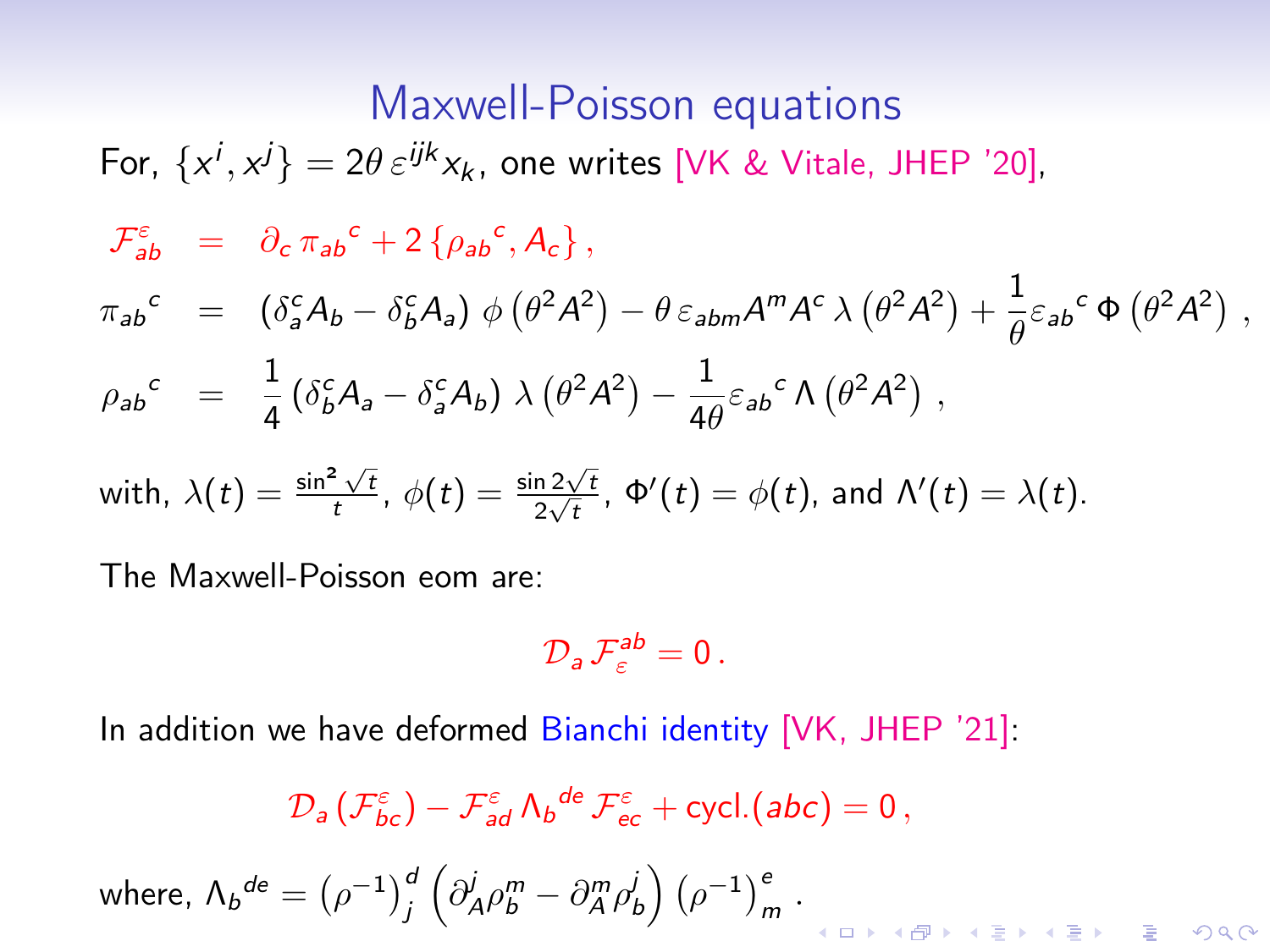#### **Arbitrariness**

Symplectic embedding is not unique. Suppose we have,

$$
\{x^i, x^j\} = \Theta^{ij}(x), \qquad \{p_i, p\} = 0, \{x^i, p_j\} = \gamma^i_j(x, p).
$$

Making an invertible change of variables in the extended space,

$$
\phi: \ p \to \tilde{p}, \qquad \text{with} \qquad \tilde{p}_j(x,p) = p_j + \ldots,
$$

one obtains another symplectic embedding of the same Poisson structure,

$$
\begin{array}{rcl}\n\{x^i, x^j\} & = & \Theta^{ij}(x), \qquad \{\tilde{p}_i, \tilde{p}\} = 0, \\
\{x^i, \tilde{p}_j\} & = & \tilde{\gamma}_j^i(x, \tilde{p}) = \gamma_k^i(x, p) \partial_p^k \tilde{p}_j(p)|_{p = p(\tilde{p})}.\n\end{array}
$$

**K ロ X K 레 X K 회 X X 회 X 및 X X X X X 전**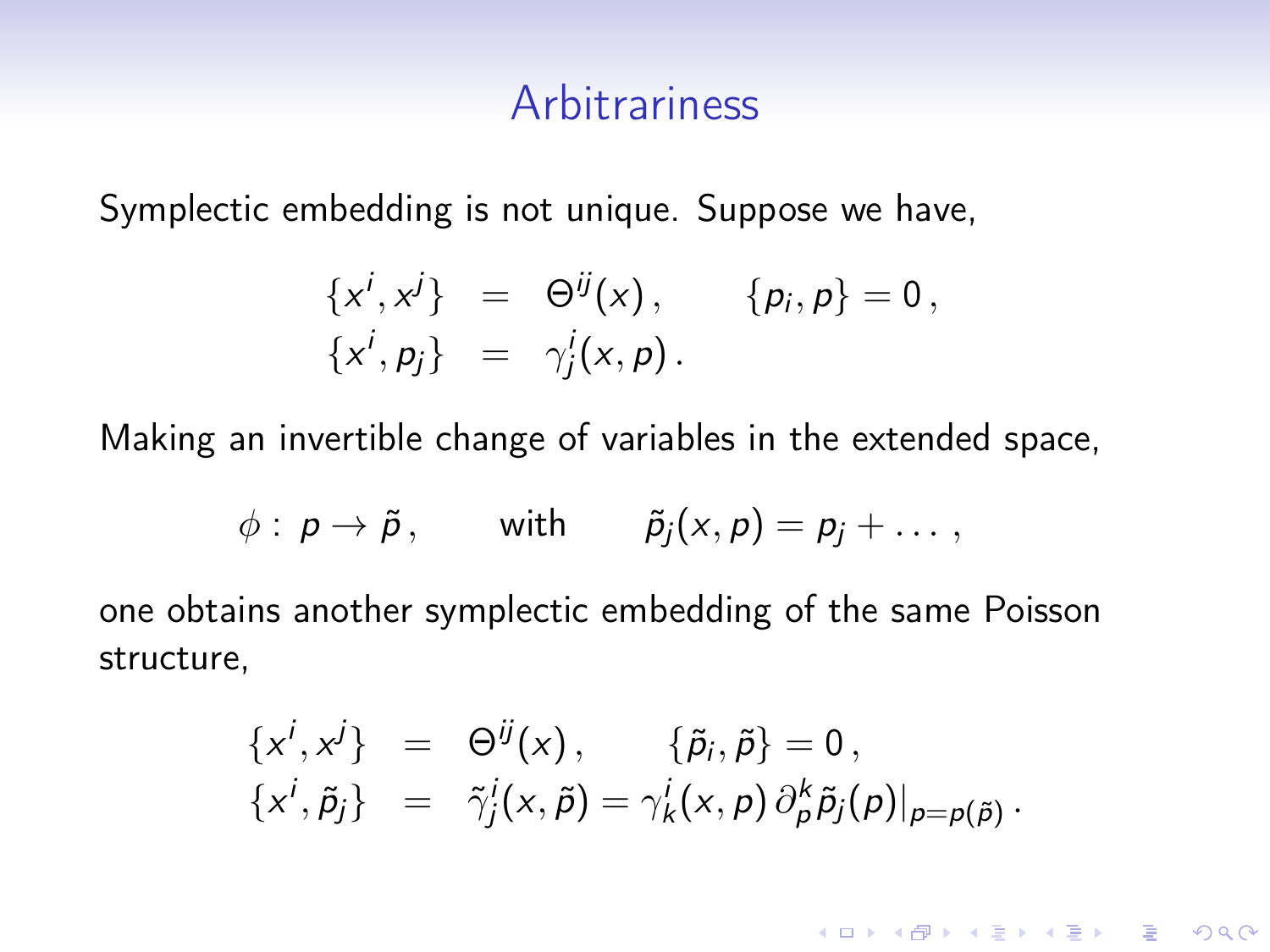## Arbitrariness; [VK, JHEP '21]

Different embeddings define different representation of the same gauge algebra,

$$
\begin{aligned}\n\tilde{\delta}_f \tilde{A}_a &= \tilde{\gamma}_a^i(\tilde{A}) \partial_i f + \{f, \tilde{A}_a\} \,, \\
\left[\tilde{\delta}_f, \tilde{\delta}_g\right] \tilde{A}_a &= \tilde{\delta}_{\{f, g\}} \tilde{A}_a \,. \n\end{aligned}
$$

Two theories are related by invertible field redefinition,

 $\phi: \mathcal{A} \to \tilde{\mathcal{A}},$  and  $\tilde{f} = f$ , with,  $\tilde{\delta}_f := \phi \circ \delta_f \circ \phi^{-1}$ , such that the Seiberg-Witten condition holds true,

$$
\tilde{A}(A+\delta_f A)=\tilde{A}(A)+\tilde{\delta}_f\tilde{A}(A).
$$

Moreover, the gauge algebra remains the same, as expected,

$$
\left[\tilde{\delta}_{f}, \tilde{\delta}_{g}\right] = \tilde{\delta}_{f} \circ \tilde{\delta}_{g} - \tilde{\delta}_{g} \circ \tilde{\delta}_{f} = \phi \circ (\delta_{f} \circ \delta_{g} - \delta_{g} \circ \delta_{f}) \circ \phi^{-1} = \tilde{\delta}_{\{f, g\}}.
$$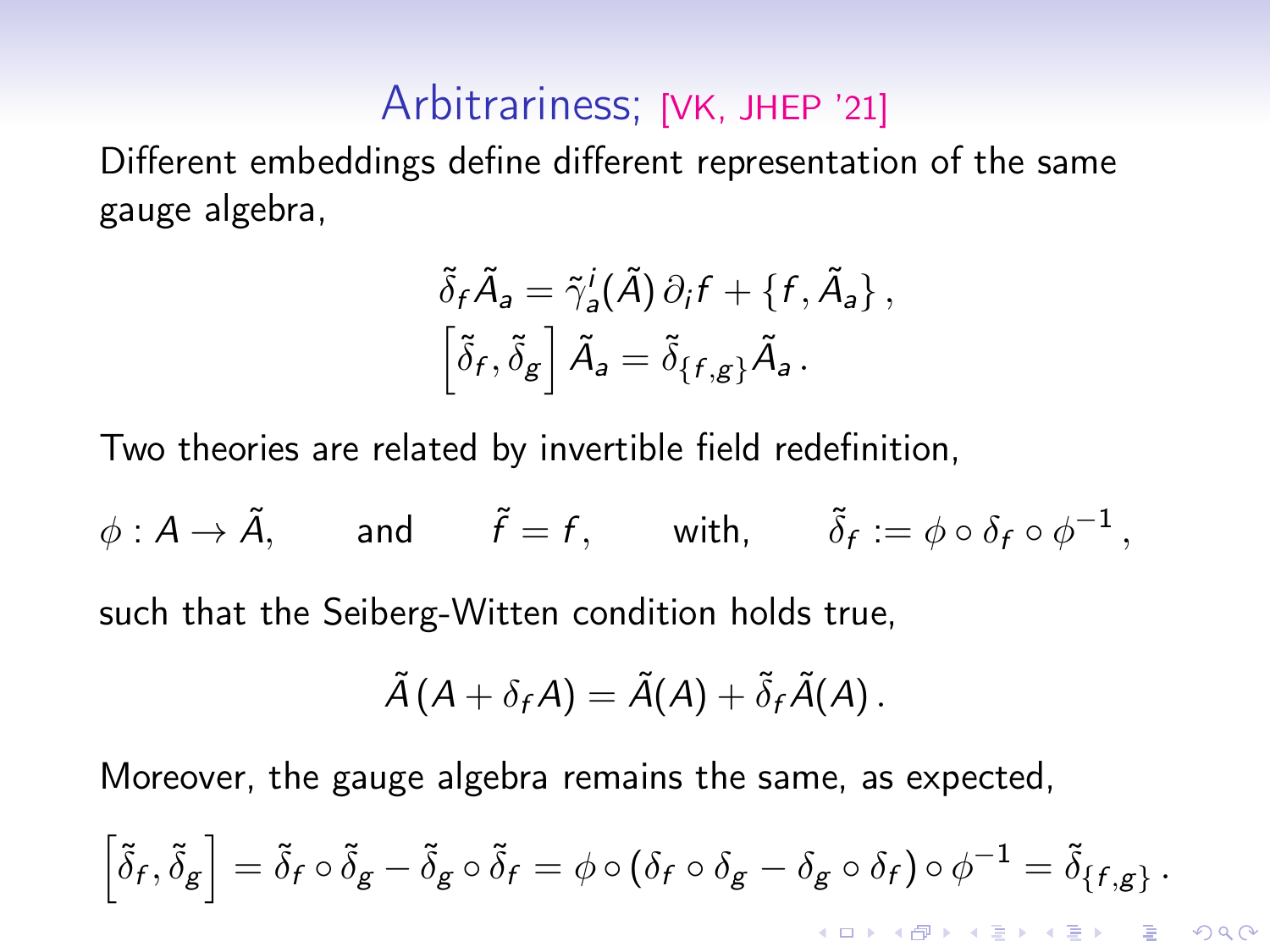# **Discussion**

- Poisson gauge theory is a self-consistent approximation of the full NC gauge theory; first order in  $\hbar$ , all orders in  $\Theta$ . All formulas are exact, not approximated.
- Symplectic embeddings of Poisson manifold define Poisson GT closing,  $[\delta_f, \delta_g] A_a = \delta_{\{f,g\}} A_a$ .
- To define the dynamics one needs to solve an additional equation on  $\rho^i_a(A)$ .
- For linear Poisson structures,  $\{x^i, x^j\} = f_k^{ij}$  $\int_k^{ty} x^k$ , we have an explicit all-order constructions for everything.
- Symplectic embedding of  $\Theta^{ij}(x)$  is not unique, as well as the constructed gauge theory. Different field theories constructed here are related by the invertible field redefinition [VK '21].